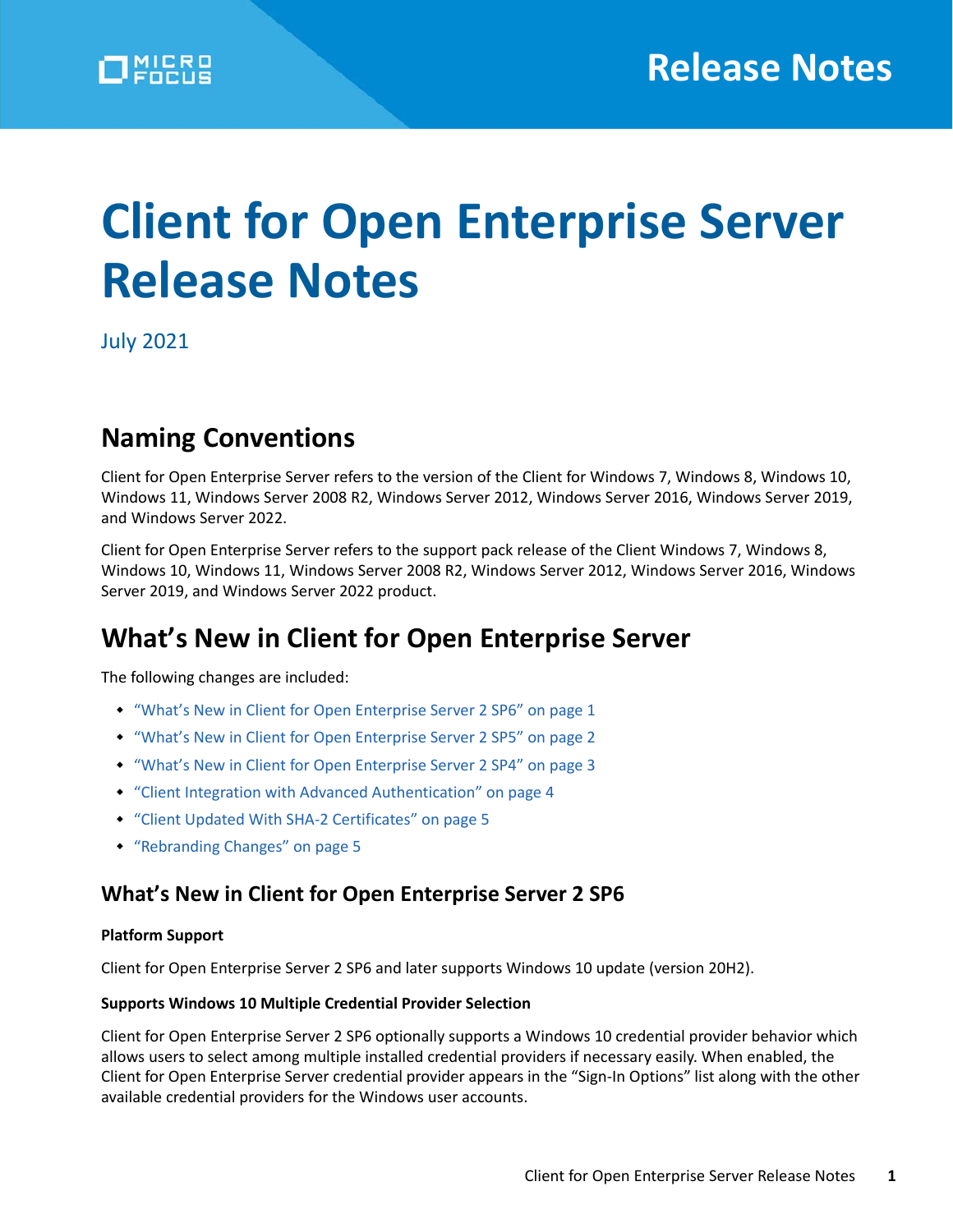By default, Client for Open Enterprise Server still operates in the "legacy mode" that presents only the last logged-on user and the "Other User" credential. Starting with Client for Open Enterprise Server 2 SP6, both modes of operation are available to provide whichever behavior would best accommodate the login needs of a workstation.

#### **Custom Re-branding**

The Custom Branding feature provides a text-based branding change to customize any string or a specific keyword as per the requirement. The feature also offers multi-language support to customize the strings as per the language preference in which Client for OES was installed.

#### **NCP Encryption and Multi Factor Authentication Enhancement**

The Client for Open Enterprise Server 2 SP6 provides support for NCP Encryption and Multi Factor Authentication capability on the volume level as well. Now each volume can be separately configured for encryption or Multi Factor Authentication.

For information on the NCP server side configuration for Volume Encryption, see [Managing NCP Security](https://www.microfocus.com/documentation/open-enterprise-server/2018-SP3/file_ncp_lx/ba456t4.html#t4aynjnvtf6f)  [Configurations](https://www.microfocus.com/documentation/open-enterprise-server/2018-SP3/file_ncp_lx/ba456t4.html#t4aynjnvtf6f) in the [OES 2018 SP3: NCP Server for Linux Administration Guide.](https://www.microfocus.com/documentation/open-enterprise-server/2018-SP3/file_ncp_lx/h9izvdye.html)

#### **Azure based Active Directory Login Support**

The Client for Open Enterprise Server 2 SP6 now provides Azure Active Directory Support. Users can now login to a Microsoft-hosted Azure Active Directory domain using the Client for Open Enterprise Server.

#### **Salvage and Purge Enhancements for Search Filters and Search Subdirectories**

The Client for Open Enterprise Server 2 SP6 provides filter options in Salvage and Purge window to help customers navigate the exceedingly long lists of available files. This filter option enables a user to generate and implement an ability to filter the list by different criteria. For example, a specific filename pattern, or a specific date range for the file's deletion timestamp, or a specific date range for the file's creation or modification timestamp.

One can now browse through the deleted subdirectory files from the Salvage/Purge window with the **Include Subdirectory Files** checkbox option.

#### <span id="page-1-0"></span>**What's New in Client for Open Enterprise Server 2 SP5**

#### **Platform Support**

Client for Open Enterprise Server 2 SP5 (IR2) and later supports Windows 10 update (version 20H2).

#### **NCP Encryption Support**

The feature NCP Encryption on OES is a security feature that increases the security of data transmitted across networks between the NCP server and clients.

The Client for Open Enterprise Server 2 SP5 and later provides support for NCP Encryption capability on the OES 2018 SP2 or later server. The following are the new parameters introduced in the Client Properties to support this functionality:

- NCP Encryption
- Cipher Strength

For more information on the parameters, see [Advanced Settings](https://www.microfocus.com/documentation/client-for-open-enterprise-server/sp6/pdfdoc/windows_client_admin/windows_client_admin.pdf#b856y7h) in the [Client for Open Enterprise Server](https://www.microfocus.com/documentation/client-for-open-enterprise-server/sp6/pdfdoc/windows_client_admin/windows_client_admin.pdf#H4rudg93)  [Administration Guide](https://www.microfocus.com/documentation/client-for-open-enterprise-server/sp6/pdfdoc/windows_client_admin/windows_client_admin.pdf#H4rudg93).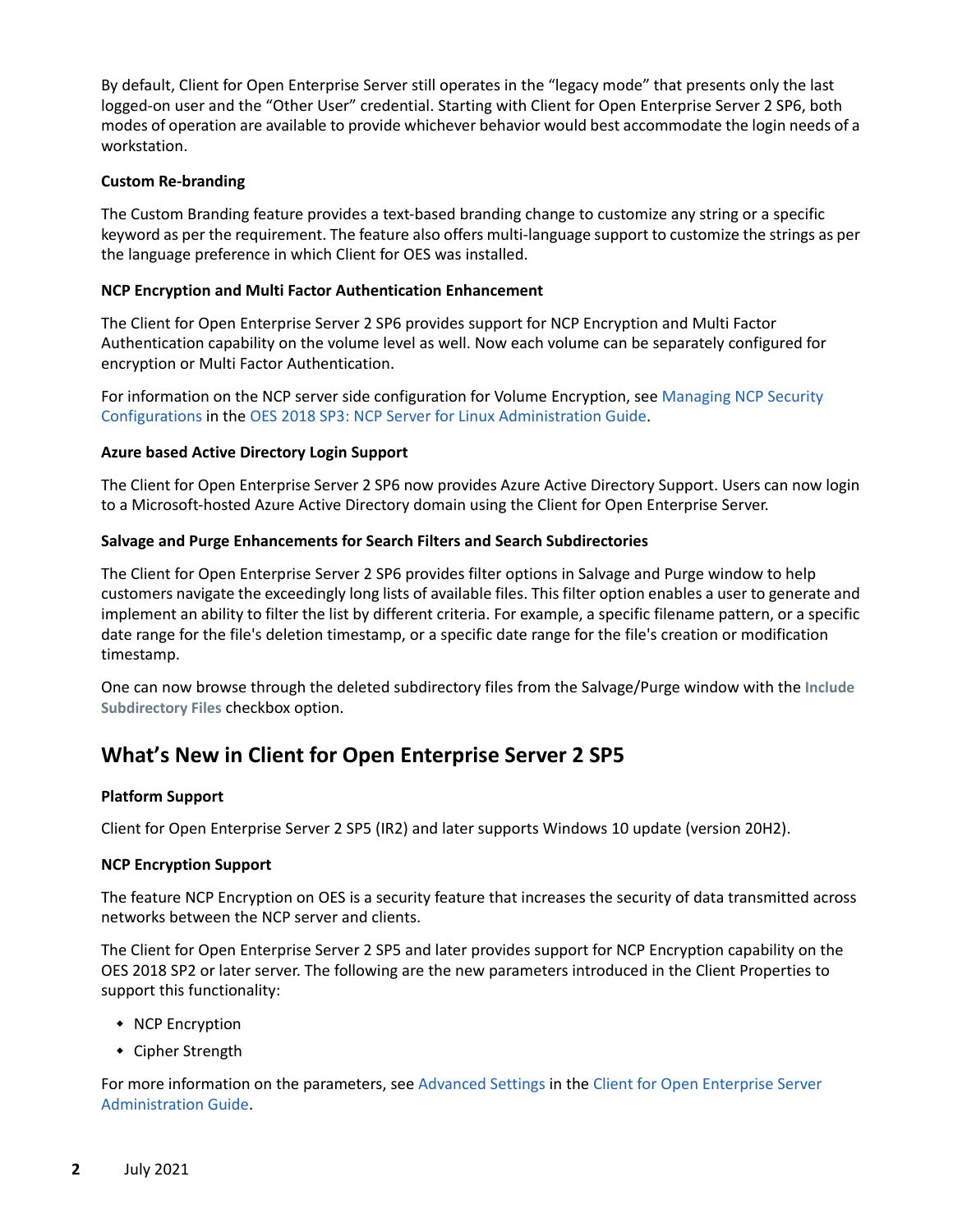For information on the NCP server side configuration for NCP Encryption, see [Managing NCP Security](https://www.microfocus.com/documentation/open-enterprise-server/2018-SP3/file_ncp_lx/ba456t4.html#t4aynjnvtf6f)  [Configurations](https://www.microfocus.com/documentation/open-enterprise-server/2018-SP3/file_ncp_lx/ba456t4.html#t4aynjnvtf6f) in the [OES 2018 SP3: NCP Server for Linux Administration Guide.](https://www.microfocus.com/documentation/open-enterprise-server/2018-SP3/file_ncp_lx/h9izvdye.html)

#### **Multi Factor Authentication Enhancement**

The Advanced Authentication capability on the Client for Open Enterprise Server 2 SP5 is enhanced to support the Multi Factor Authentication (MFA) on the OES 2018 SP2 server. For more information on the NCP server side configuration for MFA, see [Managing NCP Security Configurations](https://www.microfocus.com/documentation/open-enterprise-server/2018-SP3/file_ncp_lx/ba456t4.html#t4aynjnvtf6f) in the [OES 2018 SP3: NCP Server for](https://www.microfocus.com/documentation/open-enterprise-server/2018-SP3/file_ncp_lx/h9izvdye.html)  [Linux Administration Guide](https://www.microfocus.com/documentation/open-enterprise-server/2018-SP3/file_ncp_lx/h9izvdye.html).

#### **Server Platform Support**

The Client for Open Enterprise Server 2 SP5 supports the Open Enterprise Server (OES) 2018 SP2 release.

#### **Enhanced eDirectory Password Expiration Handling**

Previously, the eDirectory password expiry was handled after the execution of the eDirectory login scripts on the user's desktop. Now, the eDirectory password expiration is handled during the login of the user and changing the passwords during the grace login period.

- If the **Password Expiry Warning** option is enabled, the user is alerted to change the password before the actual expiry date.
- If the **Force Grace Login Password Change** option is enabled, the user must change the password before the expiry of the grace login. Else the user will not be able to login.

In cases where the eDirectory account also defines the Windows account, updating the eDirectory password prior to the Windows account improves Domain Services for Windows and other domain account synchronization scenarios.

#### <span id="page-2-0"></span>**What's New in Client for Open Enterprise Server 2 SP4**

- **LDAP Contextless Login:** Client for Open Enterprise Server 2 SP4 (IR13) and later supports TLS 1.1 and TLS 1.2 encrypted connections only if the LDAP server supports (TLS 1.1 or TLS 1.2) them. This improvement allows connections to avoid the vulnerabilities of TLS 1.0 and earlier versions of the transport layer protocol.
- The Client for Open Enterprise Server 2 SP4 (IR12) and later provides support for the following Advanced Authentication features:
	- **Offline Logon:** Allows to perform an Advanced Authentication logon on a workstation by using the previously cached logon information. This feature can be used in two modes and the Client for Open Enterprise Server credential provider supports both these modes:
		- 1. Force Offline Login Manually Provides a check box **Offline logon** during logon. For information on configuring this mode, see [Configuring to Force Offline Login Manually](https://www.netiq.com/documentation/advanced-authentication-62/windows-client-installation-guide/data/t47magk1zjg3.html#t42x9iffbsbp) in the [Advanced](https://www.netiq.com/documentation/advanced-authentication-62/windows-client-installation-guide/data/bookinfo.html)  [Authentication - Windows Client guide.](https://www.netiq.com/documentation/advanced-authentication-62/windows-client-installation-guide/data/bookinfo.html)
		- 2. Enforced Cached Login An offline logon is always attempted first using the cached logon information and then connects to the Advanced Authentication server in the background. For information on configuring this mode, see [Configuring the Enforced Cached Login](https://www.netiq.com/documentation/advanced-authentication-62/windows-client-installation-guide/data/t47magk1zjg3.html#t47ieu101d49) in the [Advanced Authentication - Windows Client guide](https://www.netiq.com/documentation/advanced-authentication-62/windows-client-installation-guide/data/bookinfo.html).

**NOTE:** This feature allows the user to logon with Advanced Authentication for Computer Only Logon scenario. It is not possible to perform an offline logon to eDirectory. A network connectivity is always required for an eDirectory login.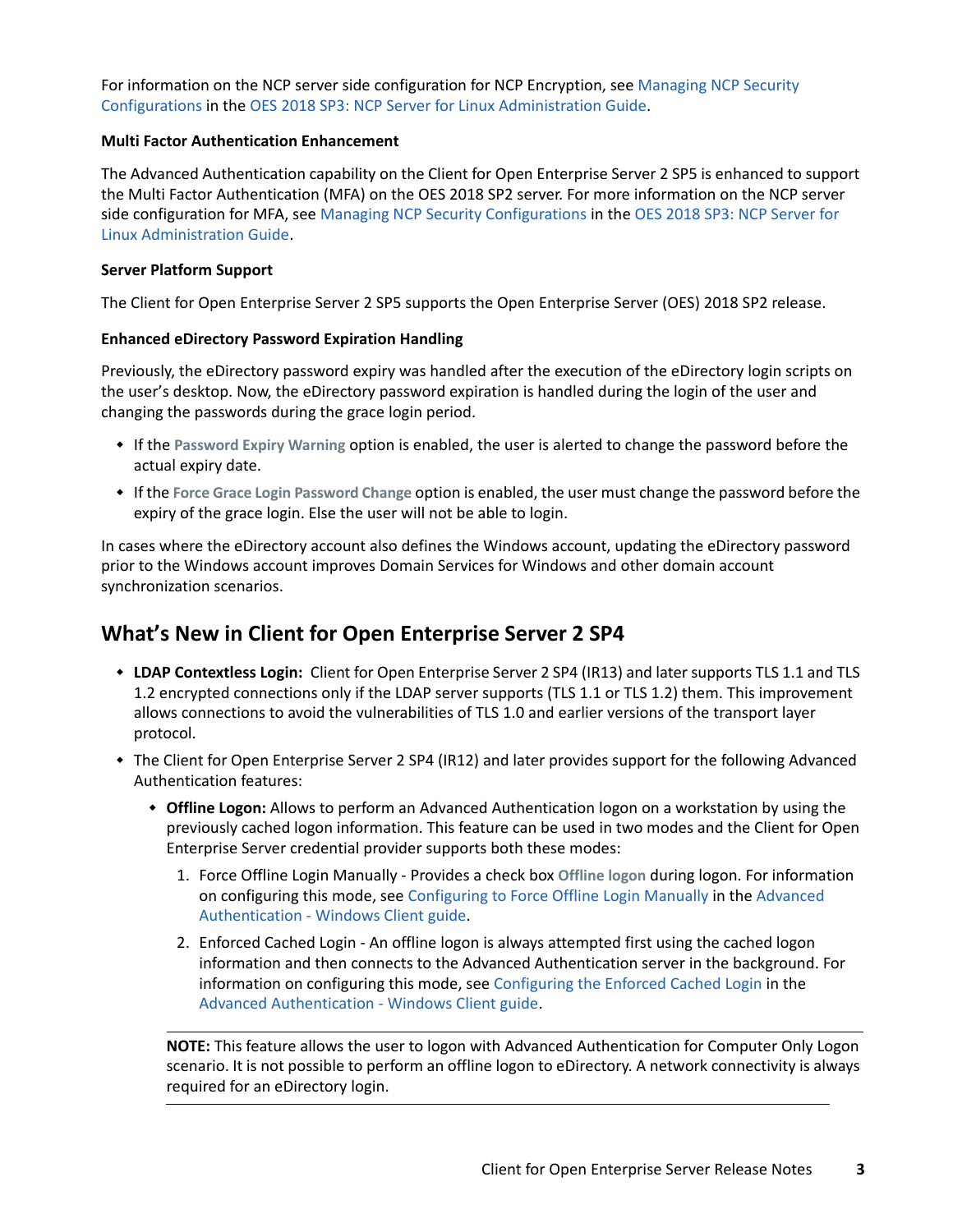- **Custom Messages:** The Client for Open Enterprise Server credential provider now supports receiving custom messages defined in the Advanced Authentication server policies. For information on configuring Custom Messages, see [Custom Messages](https://www.netiq.com/documentation/advanced-authentication-62/server-administrator-guide/data/configuring_policy.html#t44bggms6wxa) in the [Advanced Authentication -](https://www.netiq.com/documentation/advanced-authentication-62/server-administrator-guide/data/bookinfo.html)  [Administration guide](https://www.netiq.com/documentation/advanced-authentication-62/server-administrator-guide/data/bookinfo.html).
- **Platform Support:** Client for Open Enterprise Server 2 SP4 (IR12) and later supports Windows Server 2019 and is tested and certified for the latest Windows 10 Update (version 1903).
- **Multi-factor Authentication:** The Client for Open Enterprise Server 2 SP4 (IR11) and later provides an enhanced integration of Client for Open Enterprise Server with Advanced Authentication Client for Windows. The highlights are:
	- The Client for Open Enterprise Server Credential Provider is used as the credential provider to perform both eDirectory and Windows account logon through the Advanced Authentication methods.
	- An option to use the NetIQ Advanced Authentication Credential Provider is also available in Client 2 SP4 (IR11), which was possible in the previous Client releases from Client 2 SP4 (IR6) to Client 2 SP4 (IR10) with Advanced Authentication.
	- A new tab, **Advanced Authentication** is available in the Show Advanced Options dialog during logon to specify the Advanced Authentication logon details.

**NOTE:** The Client for Open Enterprise Server 2 SP4 (IR11) release is focused only on the enhanced Advanced Authentication integration behavior with the Client, and does not contain any other fixes or changes that are not related to Advanced Authentication.

- **Dependent Products:** The Client for Open Enterprise Server 2 SP4 (IR9) and later includes the following version of the dependent products:
	- NetIQ Modular Authentication Services (NMAS) 9.0.4.1
	- Novell International Cryptographic Infrastructure (NICI) 3.0.3

For information on installing Client for Open Enterprise Server, see [Advanced Installation Options](https://www.microfocus.com/documentation/client-for-open-enterprise-server/sp6/pdfdoc/windows_client_admin/windows_client_admin.pdf#bty402z) in the [Client for Open Enterprise Server Administration Guide.](https://www.microfocus.com/documentation/client-for-open-enterprise-server/sp6/pdfdoc/windows_client_admin/windows_client_admin.pdf#H4rudg93)

- **File Compression Configuration:** Beginning with Client for Open Enterprise Server 2 SP4 (IR9), the compression attributes are available for files too. The **Don't Compress** and **Immediate Compression** attributes can now be enabled or disabled on files, directories, and volumes in the **OES Info** tab of the **Properties** window.
- **Platform Support:** Client for Open Enterprise Server 2 SP4 (IR8) and later supports Windows 10 RS4 Update.
- **OES 2018 Support:** With the OES 2018 support, users on Client for Open Enterprise Server 2 SP4 (IR7) and later can perform salvage and purge operations on NSS files having 64-bit ZID numbers using the client.
- **File Caching:** Client for Open Enterprise Server 2 SP4 (IR7) and later supports write caching for network files along with the existing read caching capability. This provides increased efficiency in reading and writing data to network files. For information on the File Caching parameter settings, see [Advanced](https://www.microfocus.com/documentation/client-for-open-enterprise-server/sp6/pdfdoc/windows_client_admin/windows_client_admin.pdf#b856y7h)  [Settings](https://www.microfocus.com/documentation/client-for-open-enterprise-server/sp6/pdfdoc/windows_client_admin/windows_client_admin.pdf#b856y7h) in the [Client for Open Enterprise Server Administration Guide.](https://www.microfocus.com/documentation/client-for-open-enterprise-server/sp6/pdfdoc/windows_client_admin/windows_client_admin.pdf#H4rudg93)

#### <span id="page-3-0"></span>**Client Integration with Advanced Authentication**

Client for Open Enterprise Server 2 SP4 (IR6) and later provides optional installation-time integration with the Advanced Authentication Client for Windows, and also optional functionality to require that the Advanced Authentication Client must be used when initiating an eDirectory login. This enables you to perform multi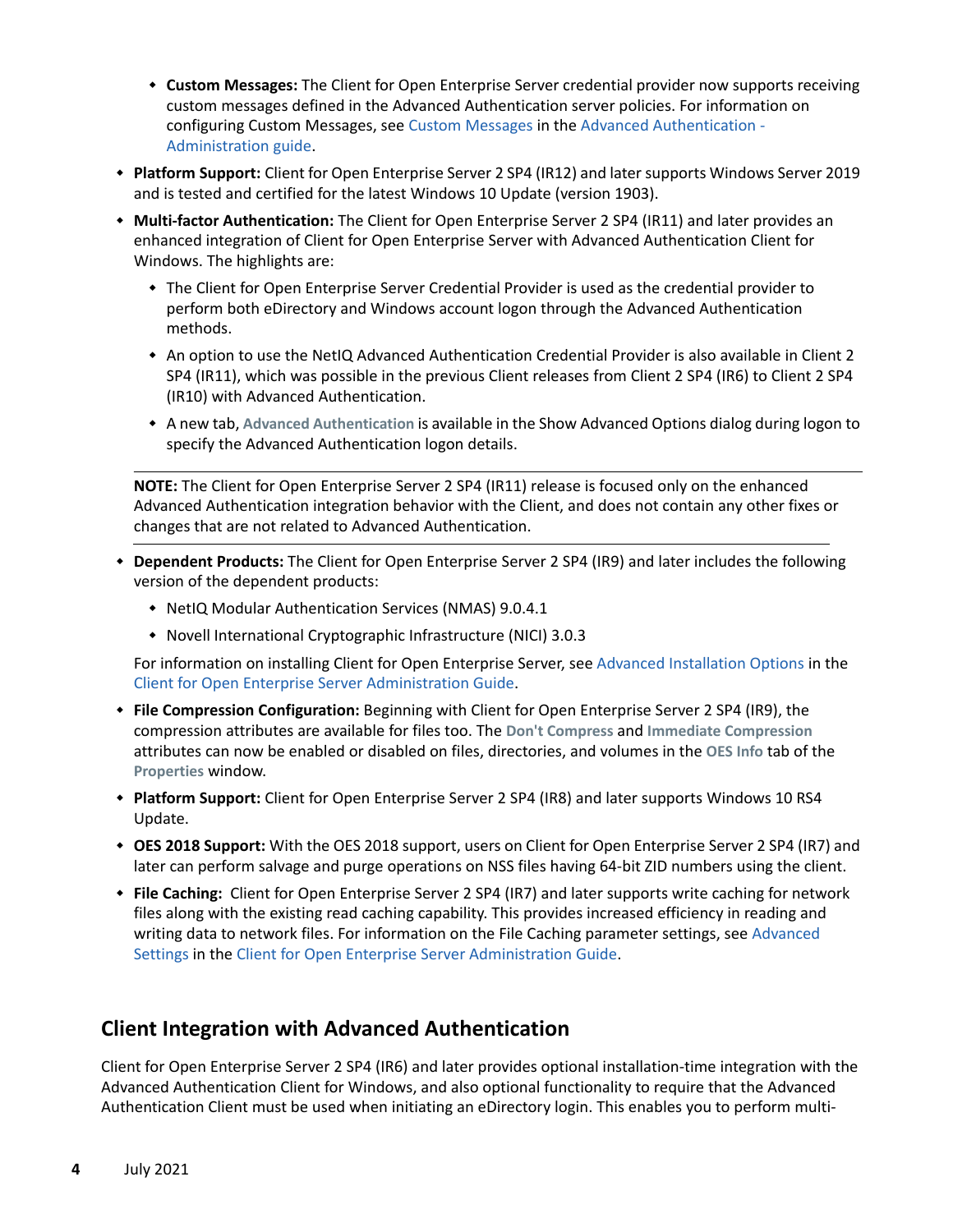factor authentication to Windows using Advanced Authentication Client followed by seamless eDirectory login through the Client. For more information on [Installing and Configuring Advanced Authentication Client,](https://www.microfocus.com/documentation/client-for-open-enterprise-server/sp6/pdfdoc/windows_client_admin/windows_client_admin.pdf#t42oc2ood3ga) see [Client for Open Enterprise Server Administration Guide.](https://www.microfocus.com/documentation/client-for-open-enterprise-server/sp6/pdfdoc/windows_client_admin/windows_client_admin.pdf#H4rudg93)

Further integration capabilities for Client for Open Enterprise Server and Advanced Authentication are being explored and planned to be delivered in the upcoming releases of Client for Open Enterprise Server.

For more information on Advanced Authentication, see [Advanced Authentication documentation site](https://www.netiq.com/documentation/advanced-authentication-61/).

### <span id="page-4-0"></span>**Client Updated With SHA-2 Certificates**

Client for Open Enterprise Sever 2 SP4 (IR3) and later is signed using a new Micro Focus SHA-2 certificate, due to Windows' deprecation of SHA-1 certificates.

For successful installation of Client on Windows 7 and Windows Server 2008 R2, ensure to install the Microsoft Security Update [KB3033929](https://support.microsoft.com/en-us/kb/3033929) to add support for SHA-2 certification.

### <span id="page-4-1"></span>**Rebranding Changes**

Novell is now part of Micro Focus. Products across the portfolio are now being rebranded to reflect Micro Focus or a more appropriate name. This corporate change impacts the name of products and components, user interfaces, logos, and so on. As a result of this corporate change, the new name for Novell Client is Client for Open Enterprise Server.

The documentation update to reflect these changes (such as names and screenshots) is being done in a phased manner. Until all the guides in the documentation library are modified, Novell Client and Client for Open Enterprise Server are used interchangeably.

The screenshot provides an overview of the change to the user interfaces, logos, and so on. However, all the client functionality remains the same.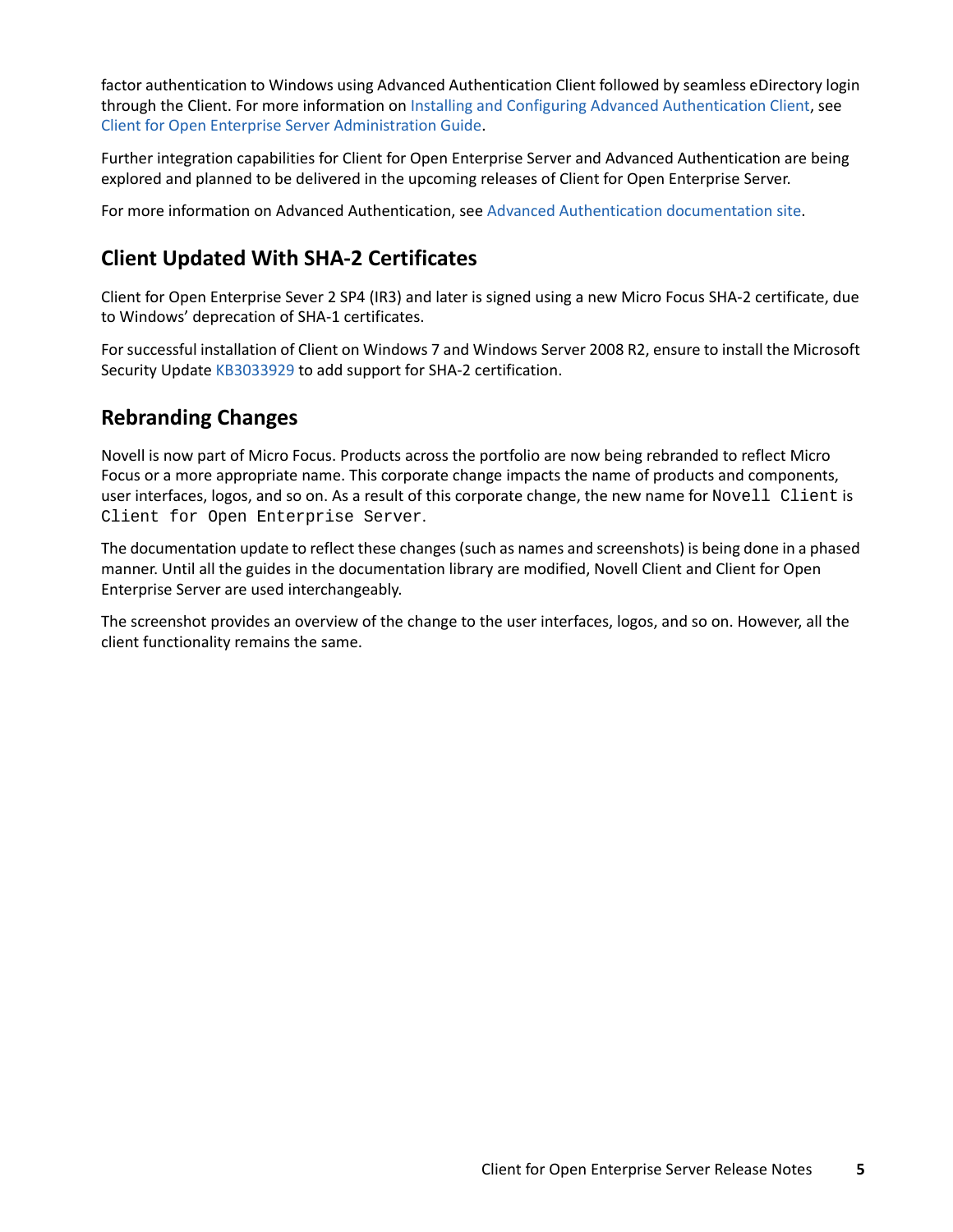

For more information, see [Rebranding Changes](https://www.microfocus.com/documentation/client-for-open-enterprise-server/sp6/pdfdoc/windows_client_admin/windows_client_admin.pdf#b1ld1wca) in the [Client for Open Enterprise Server Administration Guide](https://www.microfocus.com/documentation/client-for-open-enterprise-server/sp6/pdfdoc/windows_client_admin/windows_client_admin.pdf#H4rudg93).

### **Installation**

- ["Supported Windows Platforms" on page 7](#page-6-0)
- ["Supported Server Platforms" on page 7](#page-6-1)
- ["Installing the Client for Open Enterprise Server" on page 7](#page-6-2)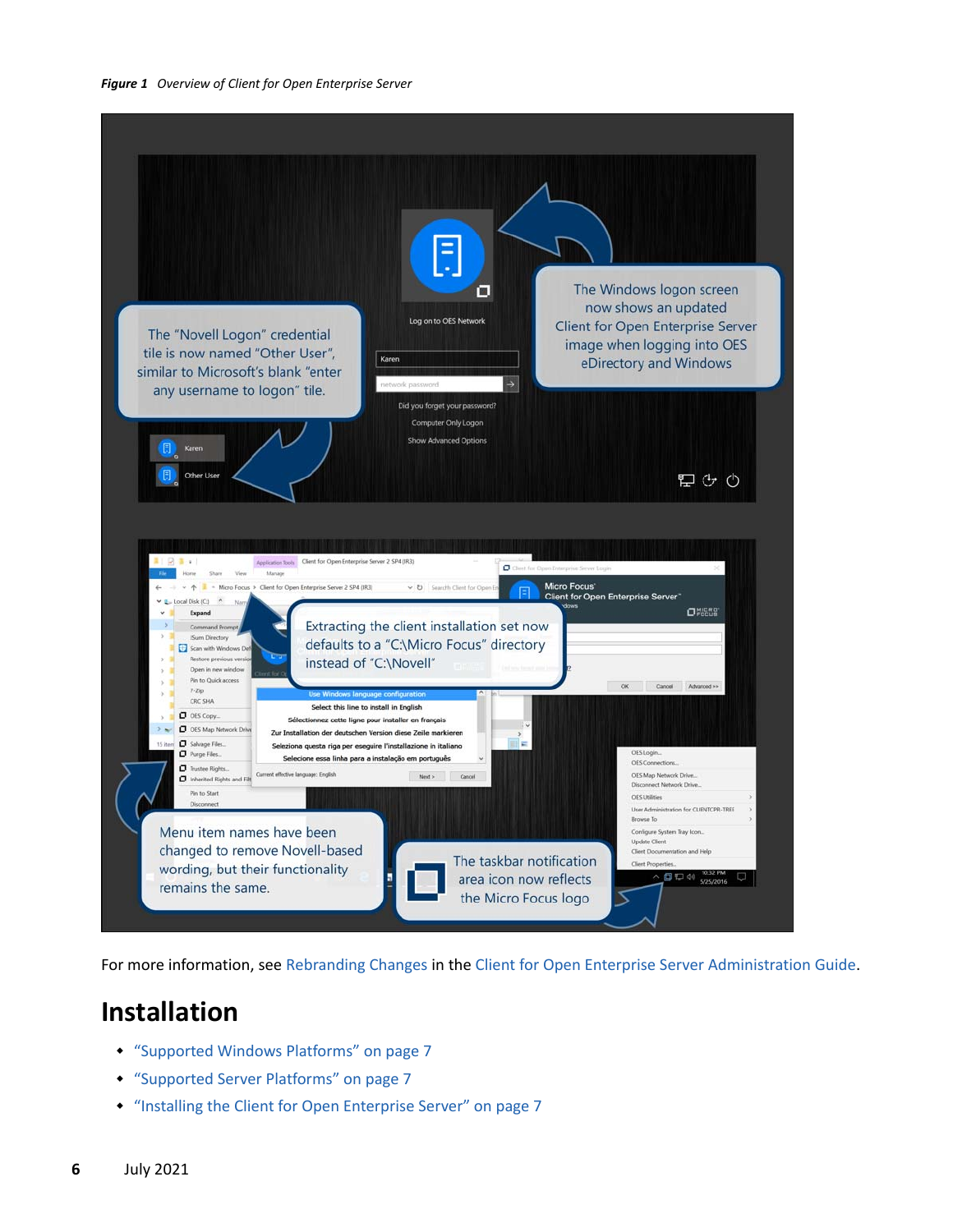- ["Uninstalling a Later Version of Client for Open Enterprise Server to Reinstall a Previous Client Version" on](#page-7-0)  [page 8](#page-7-0)
- ["The Total Path to the Installation Set Must Not Exceed 214 Characters." on page 9](#page-8-0)

#### <span id="page-6-0"></span>**Supported Windows Platforms**

The Client for Open Enterprise Server is supported on the following platforms:

- $*$  Windows 11 (x64)
- $*$  Windows 10 (x86 or x64)

(Enterprise Edition, Education Edition, or Professional Edition)

- Windows 7 SP1 (x86 or x64)
- Windows 7 (x86 or x64)

(Ultimate Edition, Enterprise Edition, or Professional Edition)

- Windows Server 2022 (x64)
- Windows Server 2019 (x64)
- Windows Server 2016 (x64)
- Windows Server 2012 R2
- Windows Server 2012 (x64)

The Client for Open Enterprise Server is also supported in Remote Desktop Services and Desktop Virtualization environments.

#### **NOTE**

- Ensure Windows 7 and Windows Server 2008 R2 are installed with Microsoft security update [KB3033929](https://support.microsoft.com/en-us/kb/3033929) to add support for SHA-2 certification.
- The Client for Open Enterprise Server might run but is not supported on Windows Starter, Home Basic, and Home Premium editions.

#### <span id="page-6-1"></span>**Supported Server Platforms**

The Client for Open Enterprise Server supports Open Enterprise Server (OES) 2018 SP2, OES 2018 SP1, OES 2018, OES 2015 SP1, OES 2015, OES 11 SP2, OES 11 SP1, OES 11, OES 2, and NetWare 6.5.

On Windows Server platforms, the Client for Open Enterprise Server might run but is not supported on Datacenter Edition, Web Server Edition, or on Server Core installations using any edition.

#### <span id="page-6-2"></span>**Installing the Client for Open Enterprise Server**

To install the Client, run the setup.exe file located in the *C*:\Micro Focus\Client for Open Enterprise Server 2 SP4 (IR*x*) directory.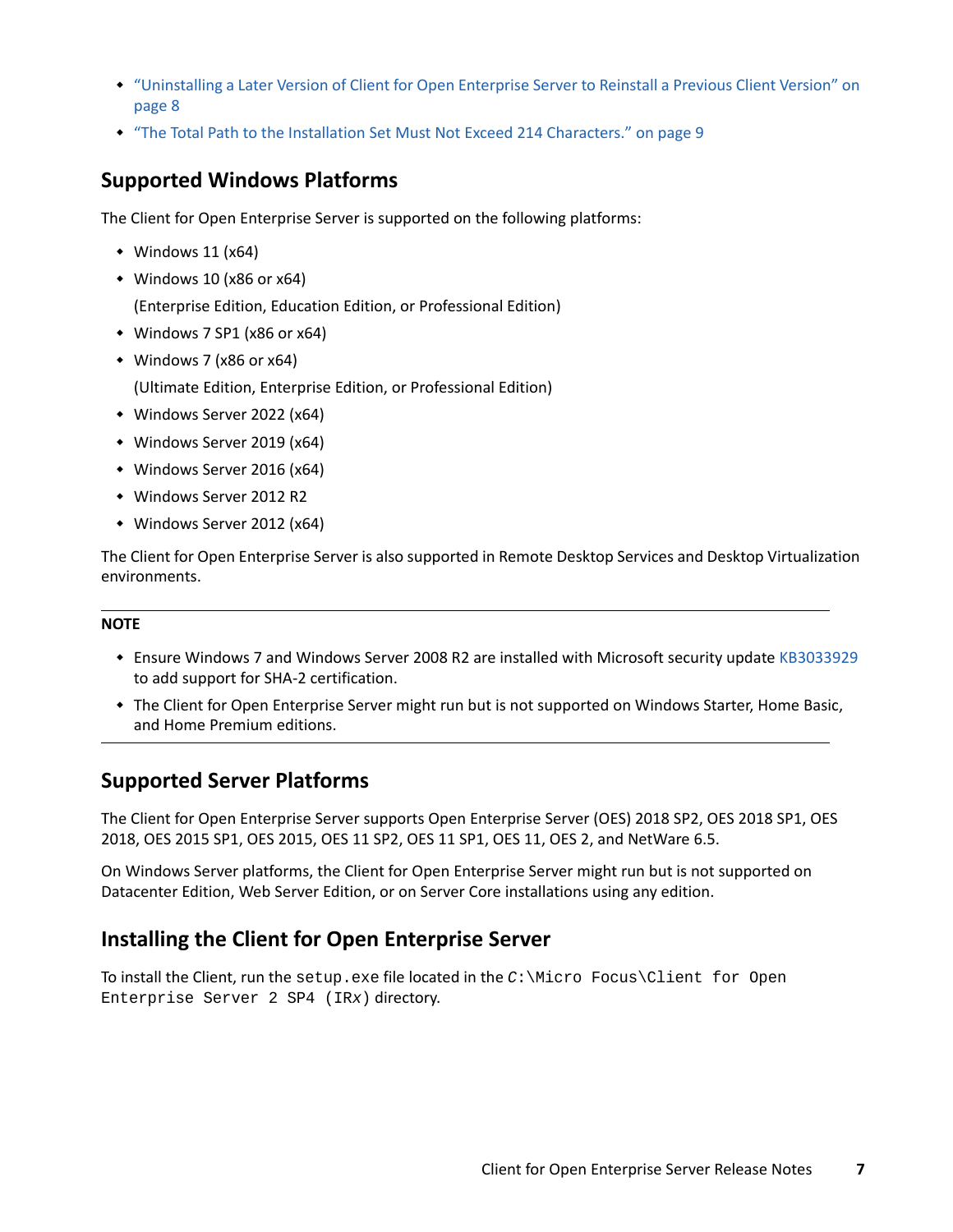### <span id="page-7-0"></span>**Uninstalling a Later Version of Client for Open Enterprise Server to Reinstall a Previous Client Version**

The NMAS client installed with Client for Open Enterprise Server includes NICI as a required dependency. Uninstalling the Client automatically uninstalls the NMAS client, but intentionally does not uninstall NICI because other applications on the workstation besides NMAS or the Client may still be using NICI services.

If you uninstall the Client for Open Enterprise Server with the intention of installing a previous version of the Client, it is recommended that you also uninstall NICI (and NICI for Windows x64, if running Windows x64) before re-installing the previous Client.

Attempting to install the initial an earlier Client without first removing NICI can result in one or more of the following issues:

- During installation of the Client on Windows 7 x64, the NMAS Challenge/Response method will report a 1603 error. This is because the NMAS client included in the initial release cannot resolve its required dependencies using the newer version of NICI still present on the machine.
- When starting up, the Windows welcome screen on Windows x64 displays an error, such as The procedure entry point CCSX\_Authenticate could not be located in the dynamic link library ccswx64.dll.
- The NICI installer of the older NICI version can damage the existing newer NICI installation. For example, attempting to install NICI 2.7.3 or NICI 2.7.4 when NICI 3.0.3 is already present. Subsequent attempts to use NICI can report -1471 0xFFFFFA41 NICI\_E\_SELF\_VERIFICATION errors due to the damaged NICI installation.
- The Client for Open Enterprise Server 2 SP4 (IR9) and later contains NICI 3.0.3. Earlier versions of Client for Open Enterprise Server contains NICI 2.77.3. If you are intending to uninstall NICI 2.77 or later and reinstall NICI 2.76, an additional step is necessary. The Novell NICI installer intentionally leaves behind certain NICI files, including CCSW32.DLL and CCSWX64.DLL. Due to an issue in the NICI 2.76 for Windows x64 installer, re-installing NICI 2.76 on Windows x64 is unable to overwrite the CCSWX64.DLL file left behind by the NICI 2.77 or later installers.

To uninstall a later version of NICI and re-install NICI 2.76 on Windows x64, in addition to uninstalling the NICI product, you will need to rename or delete the CCSWX64.DLL from the Windows SYSTEM32 directory.

**IMPORTANT:** If you omit this step, NICI 2.76 will still appear to install correctly, but attempting to login to eDirectory using NMAS will fail with a NICI-specific NICI\_E\_SELF\_VERIFICATION (-1471) error. When this issue happens, or before this issue happens, rename or delete the CCSWX64.DLL in the Windows SYSTEM32 directory and then run the Novell Client 2 SP2 or earlier installation again to re-install NICI 2.76 successfully.

If you fail to follow these guidelines, features that require NMAS will not function, due to one or all of the above conditions.

These guidelines and issues also apply to installing the Client on a Windows Server 2012 machine where eDirectory 8.8 SP5 or later has already been installed. eDirectory on Windows Server 2008 includes NICI 2.7.6 or later, and installing previous versions of the Client which include NICI 2.7.4 or earlier can cause the NICI installation to become damaged.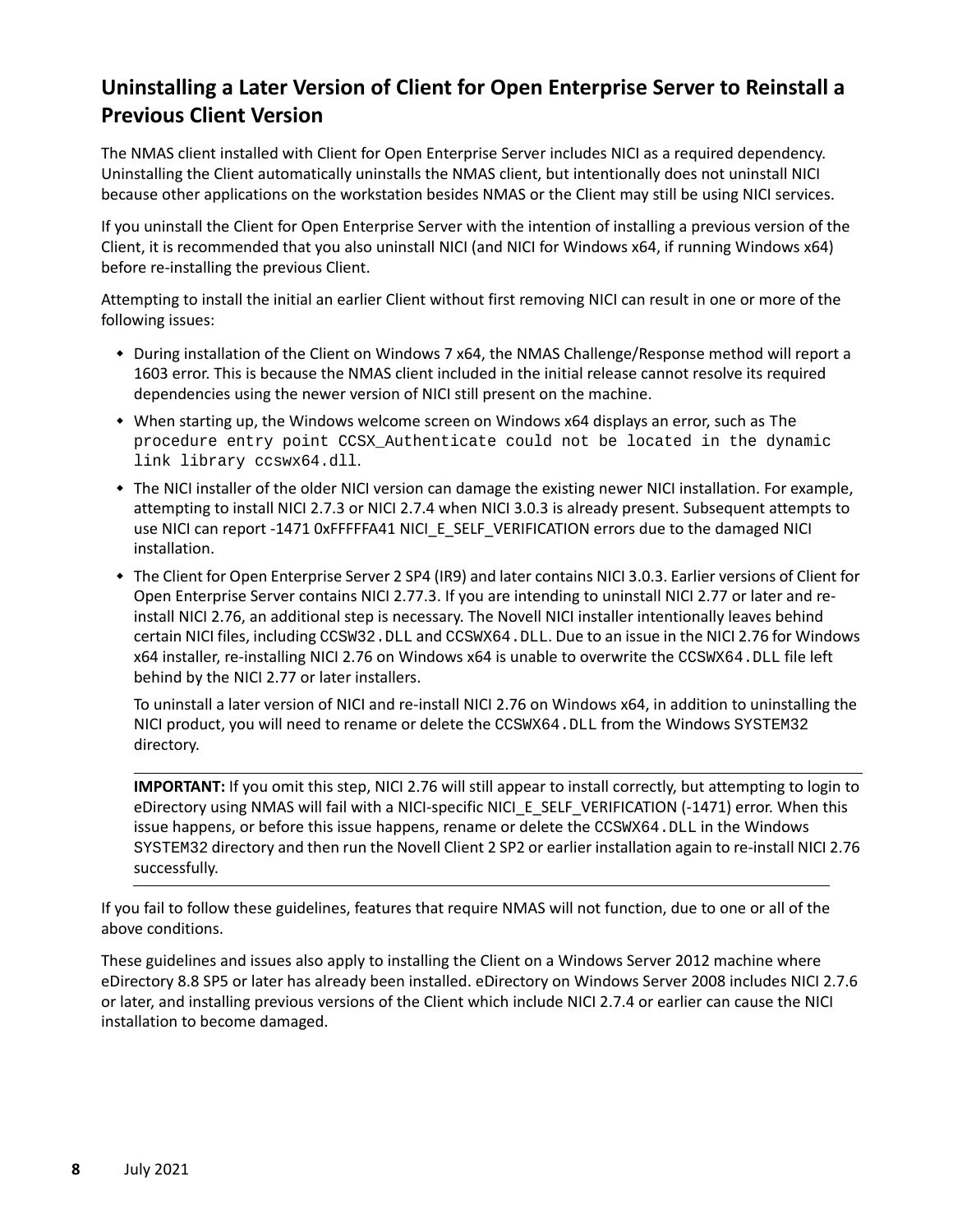#### <span id="page-8-0"></span>**The Total Path to the Installation Set Must Not Exceed 214 Characters.**

The path to any and all files within a Client for Open Enterprise Server installation set must not exceed 256 characters.

Currently this means the directory path into which you extract the installation set must not exceed 214 characters. This limit is relative to the traditional MAX\_PATH or 256-character limit in Windows applications, but also takes into account additional path space that is needed for running the installation.

If the installation set is being accessed from a remote network location, for example

\\*servername*\*volumename*, the length of the network server and volume name also counts against the maximum depth, due to underlying processing that makes use of the *real* path to the installation set. Even if a mapped drive letter and/or the **map root** feature is used for accessing the installation set, the limit is measured as if a UNC path had been used.

# **Upgrading Client Interim Release**

- **1** In the [Micro Focus Product Download site](https://www.microfocus.com/support-and-services/download/), select **Client for Open Enterprise Server (Novell Client)** from the **Browse by Product** drop-down list.
- **2** Under **Patches**, click **Search Patches**.
- **3** On the Patch Finder page, select the product as **Novell Client**. A list of Client releases that are released for different platforms are displayed.
- **4** Expand the Client release for the required platform to view the list of **Current patches** and **Superseded patches** available.
- **5** Click the required IR release from the list and click **proceed to download**.
	- For more information on upgrading the client, see the **Details** section of that release.
- **6** Execute the .exe and unzip the files, then continue with the installation as prompted.

### **Compatibility with Windows 10 Secure Boot**

The Client for Open Enterprise Server 2 SP4 (IR4) and later provides enhanced compatibility with Windows 10 and the UEFI Secure Boot feature. On the Windows 10 July 2016 (build 10493) and later releases, and also on Windows 10 July 2015 (build 10240, before any Windows updates are applied), if the Client for Open Enterprise Server is running on a Windows machine where UEFI Secure Boot is enabled, then the machine fails to boot and instead launches Automatic Repair mode. To avoid this issue, install the Client for Open Enterprise Server 2 SP4 (IR4) on any Windows 10 machine where Secure Boot is enabled, rather than installing any previous version of the Client.

If you have already encountered this issue and your Windows 10 machine is booting into Automatic Repair mode, or if you must continue to use an earlier version of the Client for Open Enterprise Server but still need to avoid this issue, refer to the [TID 7017838](https://www.novell.com/support/kb/doc.php?id=7017838) (https://www.novell.com/support/kb/doc.php?id=7017838) to resolve the problem.

### **Known Issues**

- ["eDirectory Auto-Admin Login is Getting Bypassed if Joined to Azure AD" on page 11](#page-10-0)
- ["Login UI in an AD Windows Environment Display Both v1 and v2 Credential Provider Characteristics" on](#page-10-1)  [page 11](#page-10-1)
- ["Newly Added Windows User Does Not Get Default Client Login Option" on page 11](#page-10-2)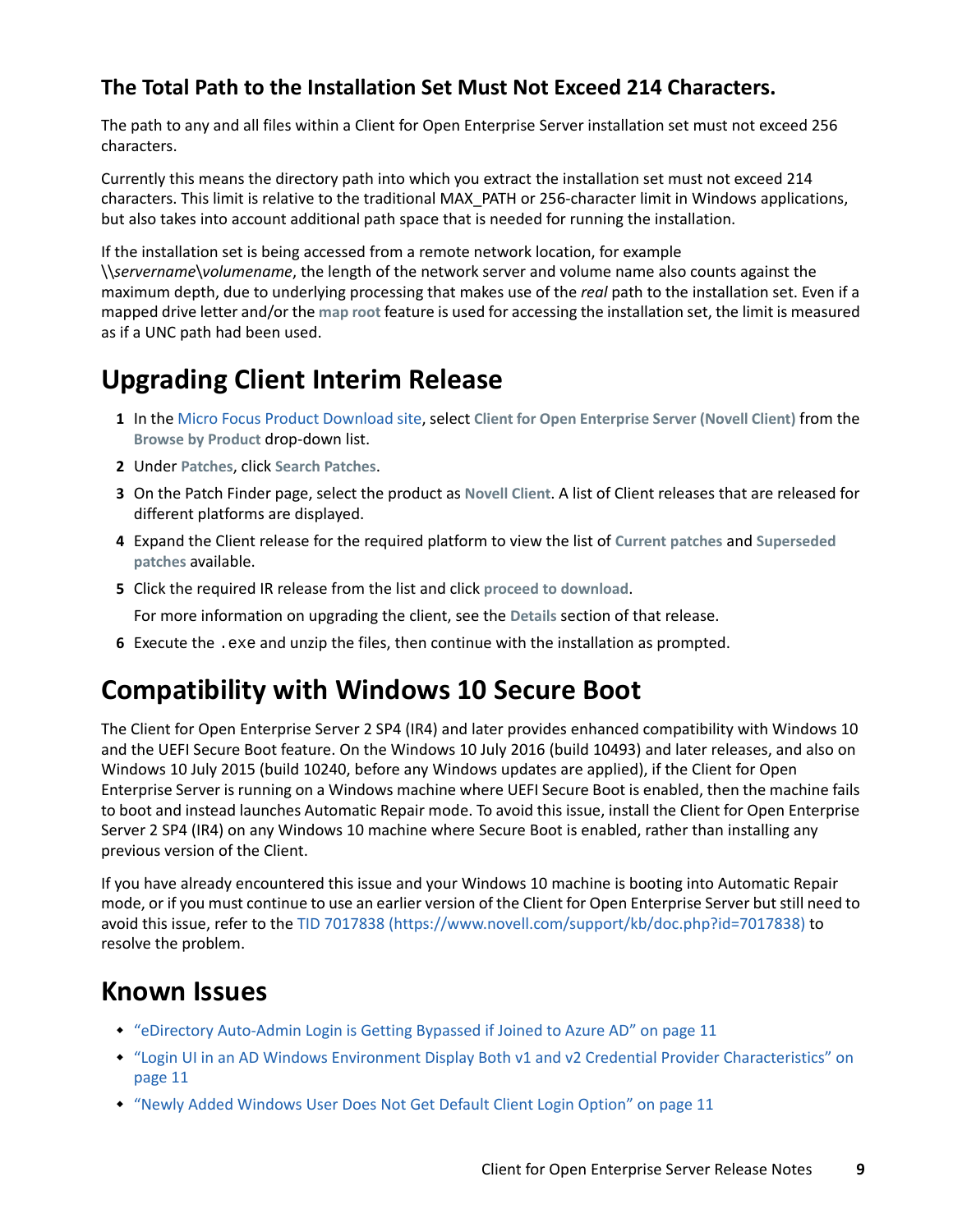- ["Change Password Feature is Not Available when the Workstation is Connected to Azure AD Domain" on](#page-10-3)  [page 11](#page-10-3)
- ["The Client on Microsoft Surface Pro 4 or Later Does Not Reconnect After the Workstation Wakes Up" on](#page-10-4)  [page 11](#page-10-4)
- ["Additional Advanced Authentication Login is not Prompted for Additional eDirectory Login Attempts](#page-10-5)  [Through Login Script" on page 11](#page-10-5)
- ["Client for Open Enterprise Server 2 SP4 \(IR11\) Does Not Support Authentication Chain" on page 11](#page-10-6)
- ["Deferred Write or Time Stamp Changes Might Not Reflect in Directory Listings" on page 12](#page-11-0)
- ["eDirectory Login Fails After Windows Upgrade to Windows 10 RS3" on page 12](#page-11-1)
- ["Loss of Client Configuration Settings After Upgrading to Windows 10 RS2" on page 12](#page-11-2)
- ["Windows 7 and Windows Server 2008 R2 Displays the Verification Prompt Even if Trusted Software Is](#page-11-3)  [Selected" on page 12](#page-11-3)
- ["The 8.3 File Name Support is Unavailable with the Lazy Close Feature" on page 13](#page-12-0)
- [""Login with Third-Party Credential Provider" Feature Not Supported When Microsoft Windows Live ID is](#page-12-1)  [Used" on page 13](#page-12-1)
- ["Novell Products Not Supported with the Client for Open Enterprise Server" on page 13](#page-12-2)
- ["Welcome Screen Issues" on page 13](#page-12-3)
- ["Authenticating to a OES Server Through a UNC Path" on page 14](#page-13-0)
- ["Using Ctrl+Alt+Del to Change Your Password" on page 14](#page-13-1)
- ["Mapped Drive Icon Doesn't Update on Re-Authentication" on page](#page-13-2) 14
- ["LDAP Contextless Login Differences in the Client for Open Enterprise Server" on page 14](#page-13-3)
- ["Login Profiles" on page 15](#page-14-0)
- ["Using the Force Grace Login Password Change Option" on page 15](#page-14-1)
- ["File Caching Settings Ignored" on page 16](#page-15-0)
- ["Exceeding Disk Quota Is Reported As "Out Of Disk Space" Error" on page 16](#page-15-1)
- ["Login Script Execution Starts Before User's Desktop" on page 16](#page-15-2)
- ["Roaming User Profile Paths Saved On Non-Windows Servers" on page 16](#page-15-3)
- ["Windows Program Compatibility Assistant May Be Invoked After Successfully Running NCIMAN.EXE on](#page-16-0)  [Windows 7, 8, 10 or Windows Server 2012" on page 17](#page-16-0)
- ["TSClientAutoAdminLogon May Not Use The Profile Specified In DefaultLoginProfile" on page 17](#page-16-1)
- ["A Kernel-Mode Bugcheck May Occur If eDirectory Connections Are Cleared While A File Copy Operation](#page-17-0)  [Is In Progress" on page 18](#page-17-0)
- ["Login From Windows Welcome Screen May Not Use Windows Username From Client Login Profile" on](#page-17-1)  [page 18](#page-17-1)
- ["Failures Installing, Uninstalling, and Using the Client for Open Enterprise Server if iPrint is Installed Before](#page-17-2)  [the Client" on page 18](#page-17-2)
- ["eDirectory AutoAdminLogon Requires Windows AutoAdminLogon" on page 19](#page-18-0)
- ["Client for Open Enterprise Server 802.1x Authentication Not Supported with Microsoft Server 2008 R2](#page-19-0) [based RADIUS Server" on page 20](#page-19-0)
- ["Issues in Novell Client 2 SP4 for Windows \(IR1\) When Windows 7 or 8.1 is Upgraded to Latest Windows](#page-19-1)  [10" on page 20](#page-19-1)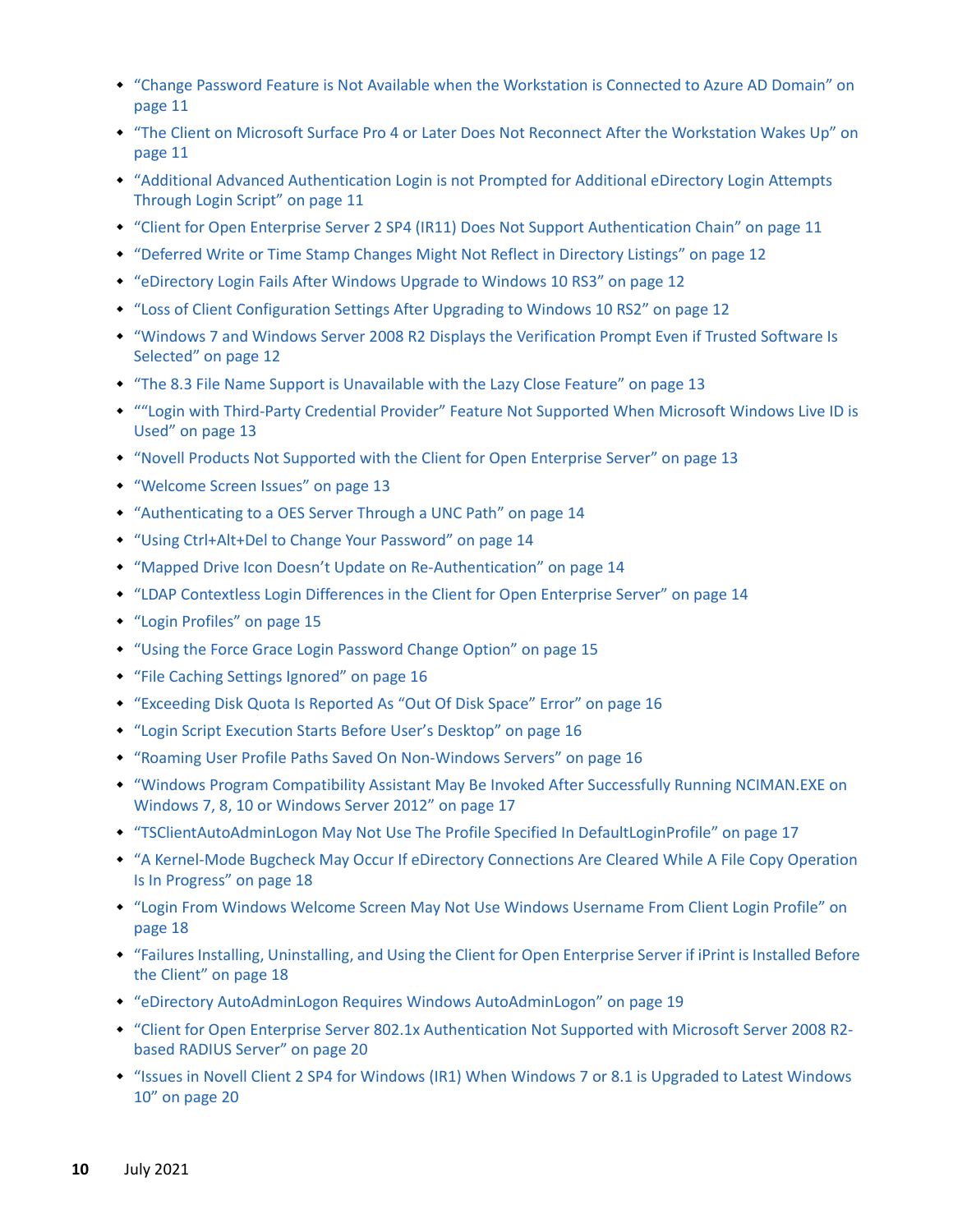#### <span id="page-10-0"></span>**eDirectory Auto-Admin Login is Getting Bypassed if Joined to Azure AD**

On configuring Windows and eDirectory Auto-Admin Login in Azure AD environment, only windows login will be successful, and eDirectory login is getting Bypassed.

#### <span id="page-10-1"></span>**Login UI in an AD Windows Environment Display Both v1 and v2 Credential Provider Characteristics**

The v2 Credential Provider should not show the "Other User" Option with the v1 credential.

#### <span id="page-10-2"></span>**Newly Added Windows User Does Not Get Default Client Login Option**

The "Sign-in" option for eDirectory login must be changed to get the default client login option for new users.

#### <span id="page-10-3"></span>**Change Password Feature is Not Available when the Workstation is Connected to Azure AD Domain**

- The change password feature in NWTray does not work for Azure Password change. The password change can be done only through Azure Portal. To change the Azure AD password, use **Ctrl+Alt+Del > Change Password** option.
- Ctrl+Alt+Del option in Azure Environment will take the user to the portal to change the password. To change the password of an eDirectory user use NWTray.
- Windows is unable to take either old or new password after the eDirectory password is changed with Zenworks DLU policy applied.

### <span id="page-10-4"></span>**The Client on Microsoft Surface Pro 4 or Later Does Not Reconnect After the Workstation Wakes Up**

After the Microsoft Surface Pro 4 or later wakes up from sleep mode, the Client for Open Enterprise Server on it does not reconnect and reports an error. To resolve this issue, create a registry key NetworkAdapterPowerEventHandling of type DWORD under [HKLM\SOFTWARE\Novell\Client\Parameters\NetworkAdapterPowerEventHandling] and set the value to 0.

### <span id="page-10-5"></span>**Additional Advanced Authentication Login is not Prompted for Additional eDirectory Login Attempts Through Login Script**

Additional eDirectory logins created during eDirectory login script processing does not prompt for additional Advanced Authentication logins. The password of the primary eDirectory login performed with Advanced Authentication is used for the additional eDirectory login attempts as well.

### <span id="page-10-6"></span>**Client for Open Enterprise Server 2 SP4 (IR11) Does Not Support Authentication Chain**

The Advanced Authentication feature of creating authentication chain used during login is currently not supported in Client for Open Enterprise Server.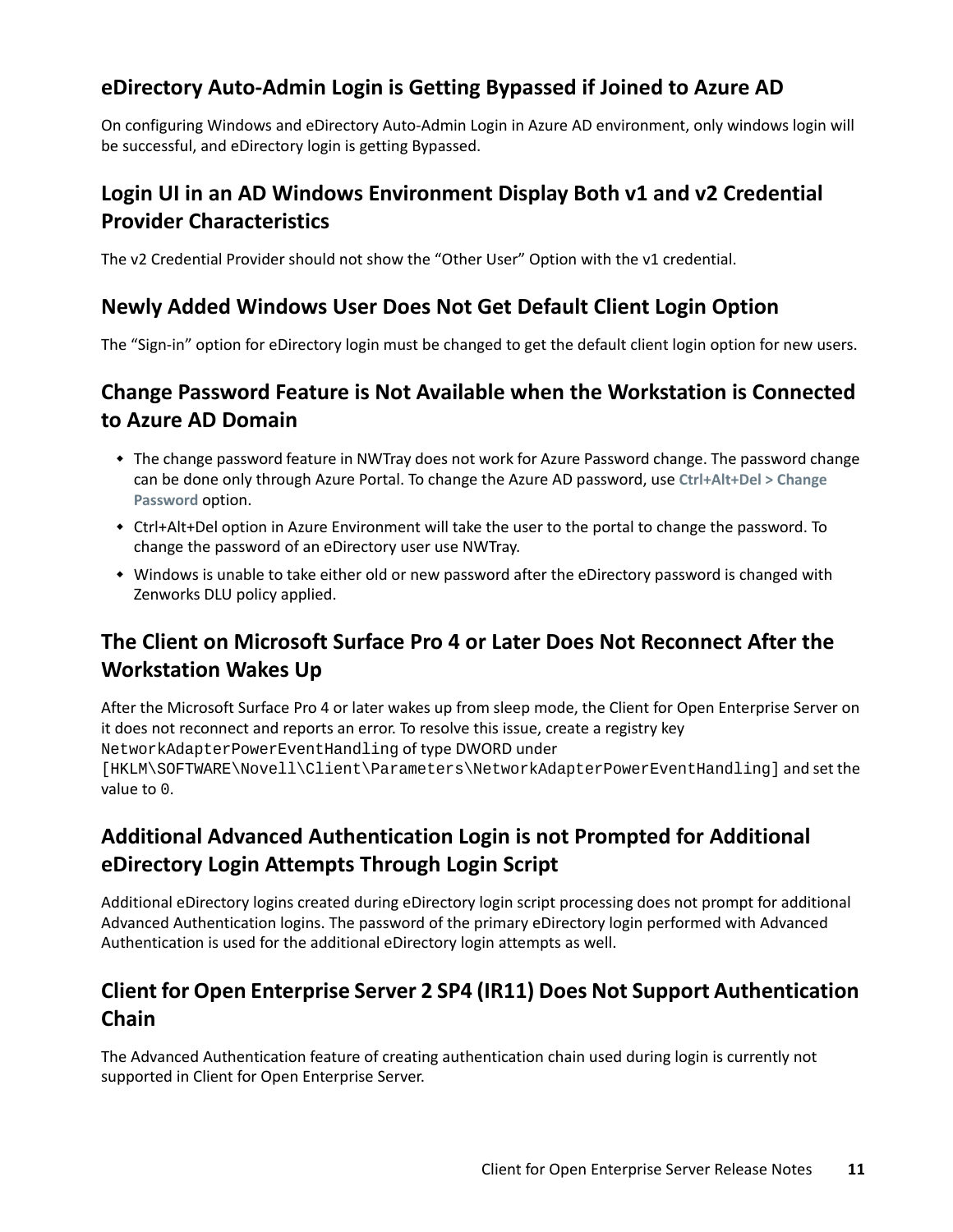### <span id="page-11-0"></span>**Deferred Write or Time Stamp Changes Might Not Reflect in Directory Listings**

With File Caching configured for Read and Write, if an application performs a directory enumeration before one or more deferred writes or time stamp changes have been committed to the server, the enumerated file information received from the server might not reflect the written file size or time stamp information. This is because the Read and Write caching is still being processed. However, the information is not lost and it will reflect in future directory enumerations after the background writer commits all pending changes.

#### <span id="page-11-1"></span>**eDirectory Login Fails After Windows Upgrade to Windows 10 RS3**

When you upgrade a device to Windows 10 RS3 (Fall Creators Update) with Client for Open Enterprise Server 2 SP4 (IR6) or earlier already installed, the eDirectory login scripts fail to run and NCP connections fail to establish after Windows logon.

When you upgrade a device to Windows 10 RS3 without Client for Open Enterprise Server, the first login after installing Client for Open Enterprise Server on the upgraded device logs into both eDirectory and Windows successfully. But the issue of eDirectory login scripts failing to run and missing NCP connections is observed on the second and subsequent logins with the same credentials used for first login.

This is because of a new feature introduced in Windows 10 RS3 to automatically reboot the device using the logon information of the user who had logged in last on the device. This feature creates a Windows-only logon session automatically on behalf of previously logged-on user and you are reconnected to this Windows-only logon session even after you provide your credentials to login to eDirectory and Windows again through the interactive credential provider.

To resolve this issue and perform eDirectory login along with Windows logon, disable the existing Windows Update group policy for 'Automatic Restart Sign On'. The feature can be disabled by creating a registry key DisableAutomaticRestartsSignOn of type DWORD under

[HKEY\_LOCAL\_MACHINE\Software\Microsoft\Windows\CurrentVersion\Policies\System] and set the value to 0x1. Installing or Upgrading to Client for Open Enterprise Server 2 SP4 (IR7) or later by default disables this feature by setting the group policy for Automatic Restart Sign On.

#### <span id="page-11-2"></span>**Loss of Client Configuration Settings After Upgrading to Windows 10 RS2**

The Windows 10 Creators Update ("1703" or March 2017 release of Windows 10) has introduced a Windows upgrade issue that causes loss of all Client for Open Enterprise Server configuration settings during the Windows upgrade process. For more information on this issue, see [TID 7018786](https://www.novell.com/support/kb/doc.php?id=7018786).

**NOTE:** With current preview builds of the upcoming Windows 10 (Fall Creators Update) expected from Microsoft in October 2017, this loss of Client for Open Enterprise Server settings no longer occurs during the Windows 10 upgrade process.

### <span id="page-11-3"></span>**Windows 7 and Windows Server 2008 R2 Displays the Verification Prompt Even if Trusted Software Is Selected**

During installations or upgrades of Client for Open Enterprise Server the Microsoft Verification prompt is displayed even if "Always trust software from Micro Focus" is selected or the certificate is installed as a "Trusted Publisher".

To resolve this issue, apply the Microsoft HotFix [KB2921916](https://support.microsoft.com/en-us/kb/2921916) in addition to selecting the "Always trust software from Micro Focus" checkbox or pre-installing the Micro Focus SHA-2 certificate as a "Trusted Publisher".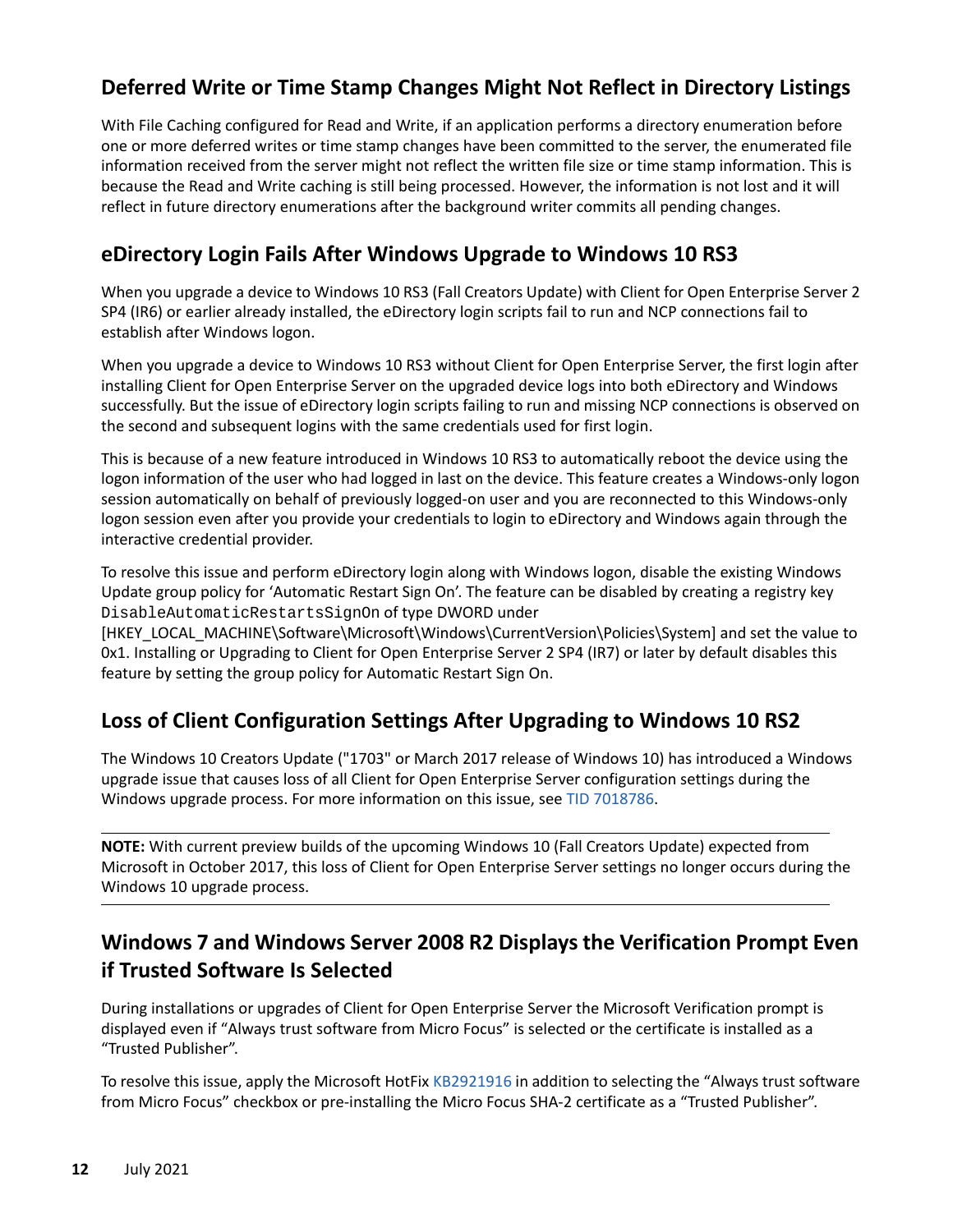### <span id="page-12-0"></span>**The 8.3 File Name Support is Unavailable with the Lazy Close Feature**

If the Lazy Close feature is set to "ON", the 8.3 (short file name/DOS name) file name support will be unavailable for Client for Open Enterprise Server. For example, a  $Dir /x$  command will display blank characters instead of the DOS/short file names and will display only the long names for the files in a mapped drive. Also, 16-bit applications will not be able to retrieve the 8.3 file names for the files.

### <span id="page-12-1"></span>**"Login with Third-Party Credential Provider" Feature Not Supported When Microsoft Windows Live ID is Used**

"Login with Third-Party Credential Provider" feature is currently not supported when a user tries to login using Microsoft Windows Live ID and Password. Novell plans to fix this in the future release of Novell Client. Also note that "Login with Non-Novell Credential Provider" feature works when PIN-based or Picture Based Login is enabled for the same Microsoft Windows Live ID.

#### <span id="page-12-2"></span>**Novell Products Not Supported with the Client for Open Enterprise Server**

The NetWare Administrator utility (nwadmn32.exe) and ConsoleOne are not supported on Windows or with the Novell Client for Windows, except where explicitly declared by the ConsoleOne release notes.

#### <span id="page-12-3"></span>**Welcome Screen Issues**

- ["One-time Failure to Remember Last Logged-on User When Upgrading to Client for Open Enterprise](#page-12-4)  [Server" on page 13](#page-12-4)
- ["After Installing the Client, Local User Tiles Are No Longer Visible During Login" on page 13](#page-12-5)
- ["Welcome Screen Cancel Button" on page 14](#page-13-4)
- ["Fast User Switching/Connecting via Remote Desktop Connection" on page 14](#page-13-5)

#### <span id="page-12-4"></span>**One-time Failure to Remember Last Logged-on User When Upgrading to Client for Open Enterprise Server**

After installing Client for Open Enterprise Server on a machine which was previously using Novell Client 2 SP1 or earlier, during the next boot-up the "Username" field will come up blank rather than defaulting to the previous "last logged-on user" info. Once a new login has been performed using the Client for Open Enterprise Server, future logouts and/or reboots will correctly show the last logged-on user info again. Note that the Client login profile information (the eDirectory tree name, context, and so on.) has not been lost; only a onetime inability to display the last logged-on username.

This issue is not observed when you upgrade to Client for Open Enterprise Server from Novell Client 2 SP3 or SP2.

#### <span id="page-12-5"></span>**After Installing the Client, Local User Tiles Are No Longer Visible During Login**

If you install the Client on a machine with multiple local users, after rebooting, you are asked to log in to the Client. At this point, there are only two available tiles: one for the local administrator user, and one for the Client for Open Enterprise Server. You will no longer see the individual tiles for the local users.

This is working as designed. The Client for Open Enterprise Server follows Microsoft's recommendations to filter out the local user accounts after installing the Client. If you install the workstation into a Microsoft Domain, the local user tiles are also filtered out, and the Client follows this behavior.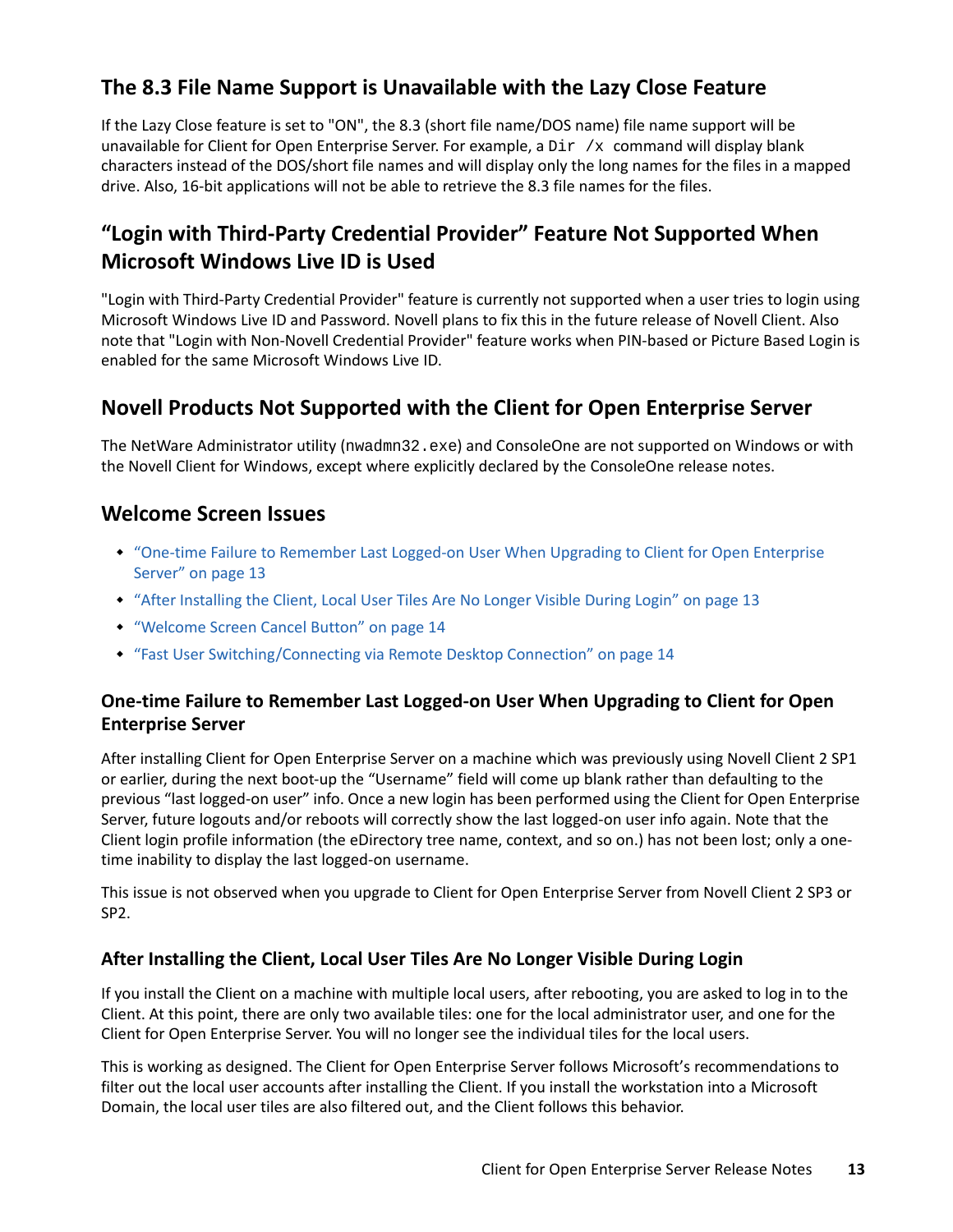#### <span id="page-13-4"></span>**Welcome Screen Cancel Button**

When logging in to eDirectory via the Windows welcome screen, the **Cancel** button that is displayed is not active and therefore cannot be clicked.

#### <span id="page-13-5"></span>**Fast User Switching/Connecting via Remote Desktop Connection**

When logging in to a Windows workstation using the Client for OES, OES connections made during the login will persist only if the Windows account you specify is not currently logged on to the workstation. If the Windows account specified is already logged in, Windows will reconnect you to that existing session when you log back in to the workstation, regardless of what eDirectory credentials might have been supplied, or whether they're the same as the eDirectory credentials already in use for that running session (if any).

This applies to both Fast User Switching and connecting via Remote Desktop Connection.

### <span id="page-13-0"></span>**Authenticating to a OES Server Through a UNC Path**

If you log in to a OES server using a UNC path in Windows Explorer and specify more than just the server and volume, the Windows Explorer window will appear in the foreground and the Results page will appear in the background.

If you specify only the server and volume, authenticating with a UNC path works correctly.

#### <span id="page-13-1"></span>**Using Ctrl+Alt+Del to Change Your Password**

If you are currently authenticated to eDirectory, after entering your old password and new password, you will see a Change Password dialog box after clicking the **Submit** button. From the Change Password dialog box, you can choose which resources you want the password change to go to.

If you are not currently authenticated to eDirectory, the password change will only be performed for your Windows account.

#### <span id="page-13-2"></span>**Mapped Drive Icon Doesn't Update on Re-Authentication**

When you detach from a mapped Network drive, the mapped drive icon displayed in Windows Explorer changes to a red X to indicate that the mapped drive is no longer accessible. If you use the Client Tray icon to re-authenticate to the eDirectory tree (and you selected the **Check to always map this drive letter when you start Windows** option when you originally mapped the drive), the mapped drive icon does not update to show that the drive is accessible again.

#### <span id="page-13-3"></span>**LDAP Contextless Login Differences in the Client for Open Enterprise Server**

The LDAP Contextless Login feature in the Client includes the following limitations for those familiar with the Novell Client 4.x for Windows XP/2003.

 When invoking **Show Advanced Options** from the Client for Open Enterprise Server welcome screen (the login dialog seen at boot time and when logging out of Windows Vista), the LDAP Contextless Login lookup cannot be triggered when viewing the **eDirectory** tab. If LDAP Contextless Login is enabled, a lookup is performed after the user attempts to log in to eDirectory from the welcome screen.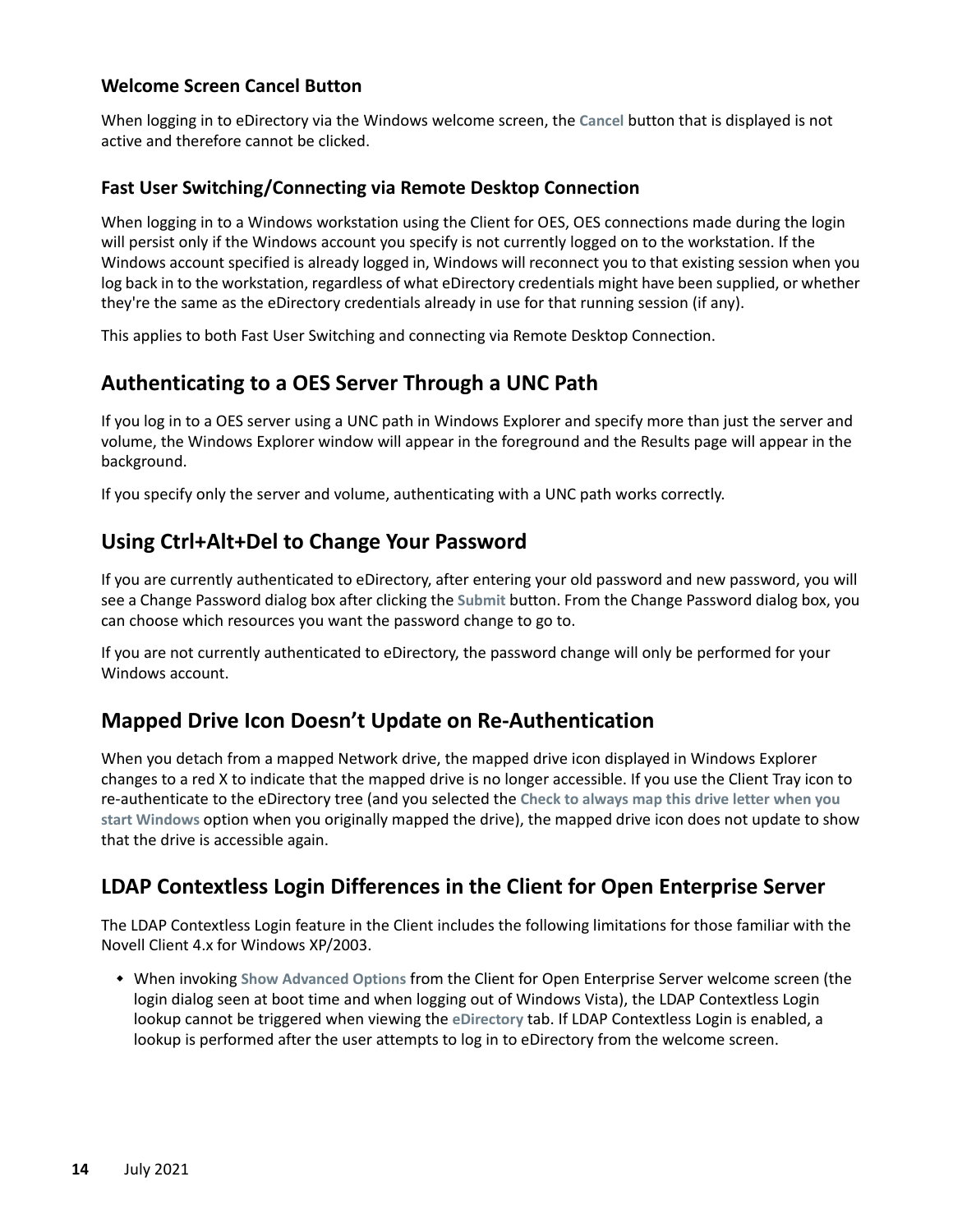This is different from the LDAP Contextless Login behavior when running LOGINW32.EXE or selecting the **OES Login** option from the Client tray application on the desktop. In those instances, you can see the effect of the LDAP Contextless Login lookup prior to actually proceeding with the eDirectory login.

 The options to search eDirectory using information other than a complete username (for example partial usernames using wildcards, or alternate attributes such as phone number or e-mail address) have been disabled in the Client for Open Enterprise Server. Only complete usernames can be used for LDAP Contextless Login.

#### <span id="page-14-0"></span>**Login Profiles**

#### **Using DHCP in Login Profiles**

If **<DHCP>** is chosen as an option in a login profile for Tree, Context, or Server, it cannot be removed by simply editing the field when logging in or by saving the profile on successful login. Any values entered in these fields during login will not be saved when **<DHCP>** is enabled for that field. This is working as designed.

#### **Disabling the Login Profile List**

If you set the **Login Profile List** option (available on the Advanced Login tab in the Client Properties dialog box) to **Off** (meaning that the **Login Profile** drop-down list will not be displayed on the Client Login dialog box), your next login will automatically use the last profile you logged in with.

If you want to use the default profile when the **Login Profile List** option is turned off, make sure that you log in using the default before you turn the option off.

#### <span id="page-14-1"></span>**Using the Force Grace Login Password Change Option**

If you set the **Force Grace Login Password Change** option (available on the Advanced Login tab in the Client Properties dialog box) to **On** (it is Off by default), the OES Login will require a password change on the next-tolast grace login instead of the last grace login.

To work around this issue, use one of the following options:

- Avoid this setting. Users are prompted to change the password on every grace login, but on the last one they have the option of canceling out and potentially getting locked out if they log out one more time without changing the password.
- \* Add one to the number of grace logins. The message will tell users that they have four, three, then two grace logins, and then they will be required to change the password.
- Suggest that users change their password while they still have two or more grace logins.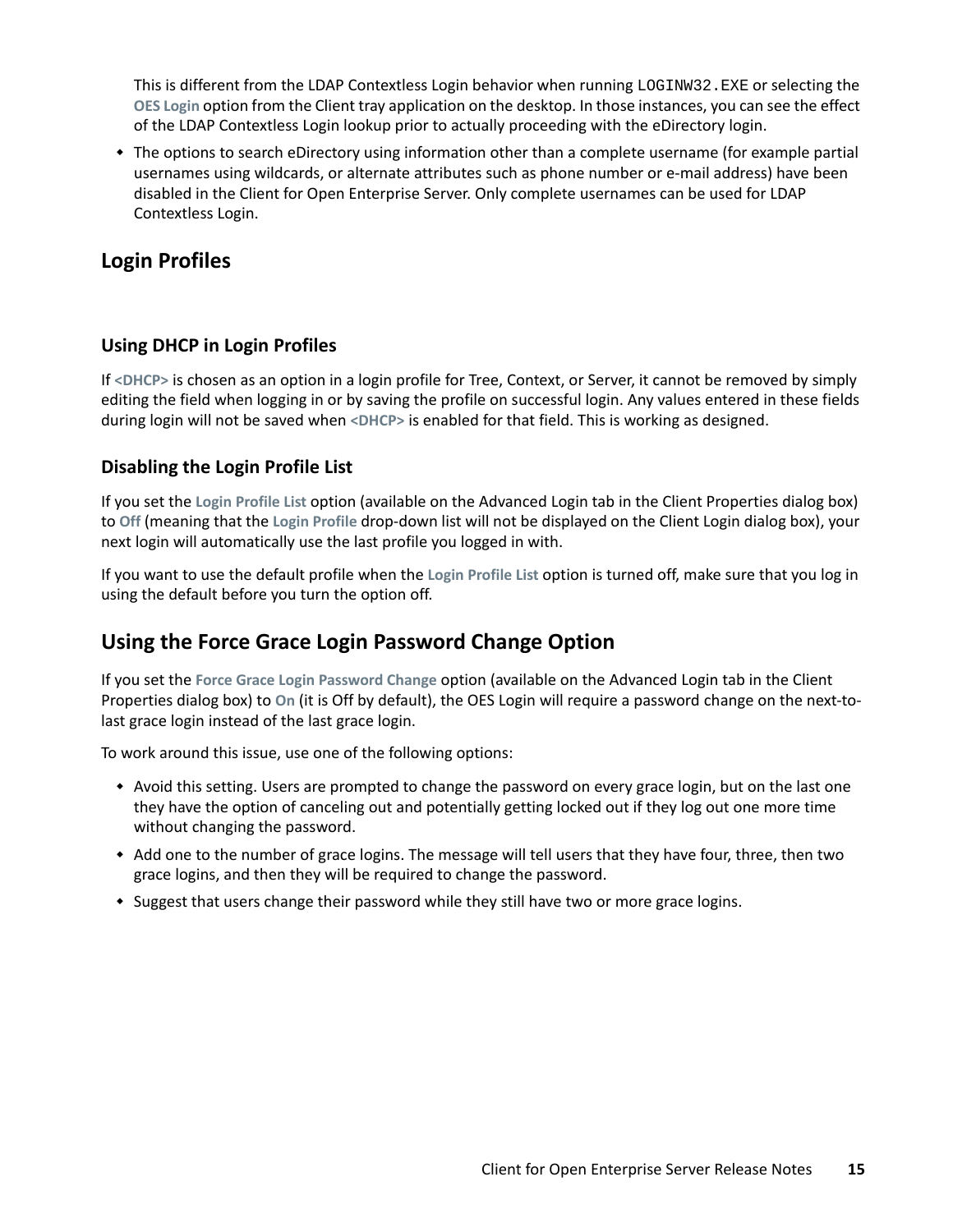#### <span id="page-15-0"></span>**File Caching Settings Ignored**

The Client for Open Enterprise Server ignores the SET CLIENT FILE CACHING ENABLED parameter on NetWare servers. Caching is on by default. Setting the parameter to on or off has no effect on the Client behavior. This set parameter does still affect the NCP server's behavior with regard to granting level 1 oplocks when requested.

To disable caching for a client, do the following:

- **1** Right-click the Client Tray icon in the System Tray.
- **2** Click **Client Properties**.
- **3** Select the **Advanced Settings** tab.
- **4** Select **File Caching** and set it to **off**.

For information on File Caching, see ["Advanced Settings" in the administration guide for the client.](https://www.microfocus.com/documentation/client-for-open-enterprise-server/2-sp6/windows_client_admin/a3llvcg.html#b856y7h)

#### <span id="page-15-1"></span>**Exceeding Disk Quota Is Reported As "Out Of Disk Space" Error**

When a user or directory quota has been exceeded, the expected error condition will reflect only "out of disk space," in whatever manner the application chooses to report this error condition. The error status will not differentiate between "the disk is out of total physical space" and "the current user or directory quota has been exceeded".

#### <span id="page-15-2"></span>**Login Script Execution Starts Before User's Desktop**

When logging in to both eDirectory and Windows through the credential provider of the Client for Open Enterprise Server, the processing of login scripts stored in eDirectory now starts at the same time other login scripts are processed, such as the Windows user login script. This means that eDirectory login script execution will start (but not necessarily finish) before the user's Desktop is built.

In addition, existing Windows policies such as Run logon scripts synchronously now apply to how the Client logon script execution will be handled. This appears to be the default behavior in Windows Server with Terminal Services, but the policy may need to be explicitly set in other Windows configurations.

If you require that logon script processing must finish before the user's desktop is built, you can enable this Windows policy in the Group Policy Editor (GPEDIT.MSC) under **Computer Configuration > Administrative Templates > System > Scripts > Run logon scripts synchronously**. Note the same policy is also available as a User Configuration policy.

#### <span id="page-15-3"></span>**Roaming User Profile Paths Saved On Non-Windows Servers**

In Windows 2000 SP4 and Windows XP SP1 and later, by default Windows will require that the roaming profile directory successfully pass a test for specific Windows-based permissions. This test fails against OES Network paths since permissions are based on eDirectory permissions instead of Windows permissions, and can fail against Windows- or other non-Windows-based servers as well.

Windows defines a "Do not check for user ownership of Roaming Profile Folders" policy "CompatibleRUPSecurity") to allow opting out of this security check where necessary. Enabling this policy is required to successfully store roaming profiles on a OES server or other Windows or non-Windows server where the security check cannot succeed.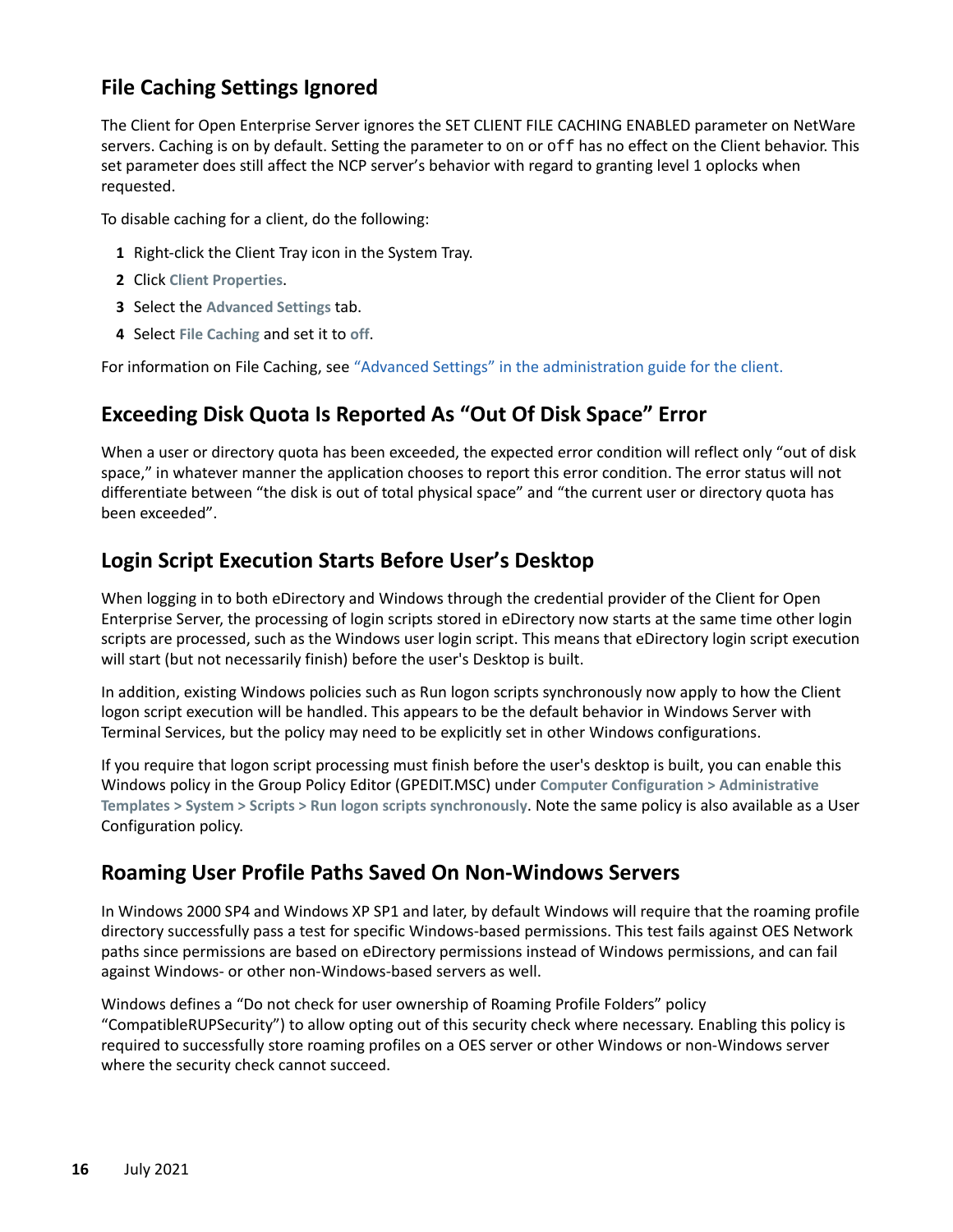In the Novell Client for Windows XP/2003, installation of the Client automatically enabled the "CompatibleRUPSecurity" policy by default, regardless of whether it was known that user profiles were being saved to OES Network paths. Administrators who did want to allow the new Microsoft security test to be performed had to override and disable the policy.

Installation of the Client on Windows Vista and later does not enable the "CompatibleRUPSecurity" policy by default. Administrators must enable this policy if they intend to store roaming profiles on OES or non-OES servers that will fail the Microsoft security check.

**NOTE:** In addition to being able to push this policy setting out with normal Novell ZENworks or Microsoft Group Policy methods, the Client also provides a parameter **Allow Roaming User Profile Paths to non-Windows servers** in **Client Properties**. This parameter can be set during installation through use of a Client Properties File (NCPF), for example UNATTEND.TXT.

### <span id="page-16-0"></span>**Windows Program Compatibility Assistant May Be Invoked After Successfully Running NCIMAN.EXE on Windows 7, 8, 10 or Windows Server 2012**

After running the Client Installation Manager (NCIMAN.EXE) application on Windows 7, 8, 10, or Windows Server 2012, Windows may prompt with the Program Compatibility Assistant as though NCIMAN. EXE was an installation program that may not have completed successfully.

NCIMAN.EXE is not actually a program that attempts to install or uninstall any part of Client for Open Enterprise Server software, and is just a tool for creating and editing Client Property Files (NCPF), such as an UNATTEND.TXT file.

This warning can be ignored by simply selecting the **This program installed correctly** link offered by the Windows Program Compatibility Assistant.

### <span id="page-16-1"></span>**TSClientAutoAdminLogon May Not Use The Profile Specified In DefaultLoginProfile**

As part of establishing a TSClientAutoAdminLogon policy, it is required to create a DefaultLoginProfile value to specify which Client login profile should be used for the eDirectory portion of the login.

For Windows Server configurations where only a single Client login profile exists anyway (for example, Default), there is no issue and the single profile will be successfully used. But it has been observed that when more than one login profile is defined, it is possible for the TSClientAutoAdminLogon attempt to use the lastused Client login profile for a user instead of the login profile explicitly specified in the DefaultLoginProfile configuration.

This represents an unintentional behavior, and is being examined for future versions of the Client for Open Enterprise Server. The workaround if this issue is encountered is to define and use just a single Client login profile, at least on Windows Server machines on which Terminal Services and TSClientAutoAdminLogon are expected to be used.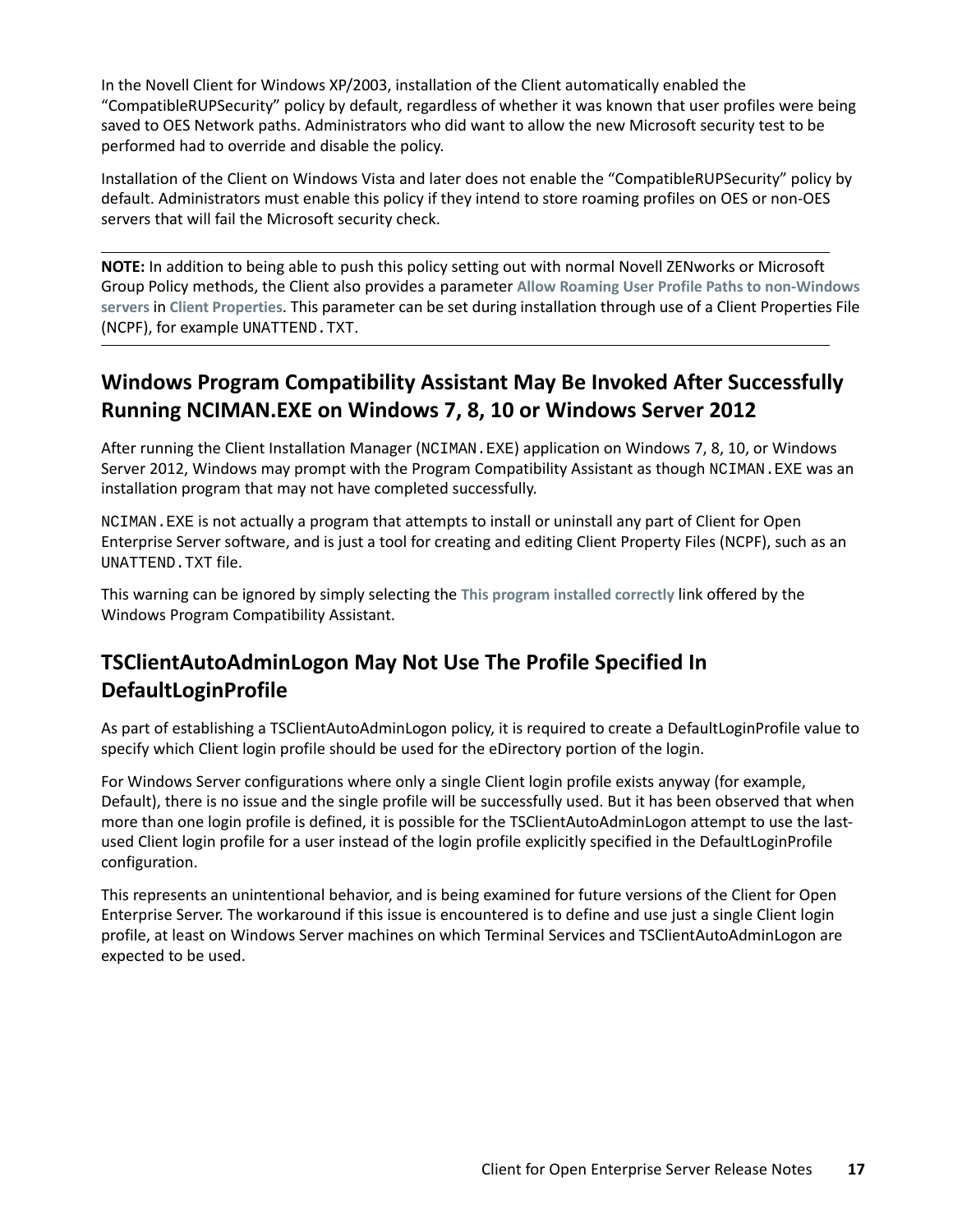### <span id="page-17-0"></span>**A Kernel-Mode Bugcheck May Occur If eDirectory Connections Are Cleared While A File Copy Operation Is In Progress**

If a file copy operation is in progress with many and/or large files and the user attempts to either clear their eDirectory connections or change whom they are logged into eDirectory as while the file copy operation is still in progress, it has been observed that instead of the expected file access failure it is possible for the workstation to report a "blue screen" or kernel-mode bugcheck.

This issue is being examined for future versions of the Client. The workaround is to recommend that users not attempt to clear their existing eDirectory login or NCP connections out from under a file copy operation that is in progress.

### <span id="page-17-1"></span>**Login From Windows Welcome Screen May Not Use Windows Username From Client Login Profile**

In cases where the Client credential provider used by the Windows welcome screen login is switched between "Computer Only Logon" mode and "Network Logon" mode prior to performing a Network Logon login attempt, the Windows account name used during the login attempt might be whatever Windows account name was specified in the **Username** field while the credential provider was in Computer Only Logon mode, instead of the correct Windows account name saved and retrieved from the **Windows** tab of the effective Client login profile.

This represents an unintentional behavior, and is being examined for future versions of the Client. The workaround is to avoid the switch between Computer Only Logon mode and Network Logon mode when possible. And when the issue does occur, provide the correct Windows account credentials in the Windows logon fields that appear after the attempt to use the incorrect Windows account name.

### <span id="page-17-2"></span>**Failures Installing, Uninstalling, and Using the Client for Open Enterprise Server if iPrint is Installed Before the Client**

The Novell iPrint 5.32 and iPrint 5.30 clients contain an issue in which incorrect security is established on the [HKEY\_LOCAL\_MACHINE\Software\Novell] registry key, if and when the Novell iPrint client was the first installed software that needed to create this registry key. This registry security issue is addressed in the Novell iPrint 5.35 client and later.

If the Novell iPrint 5.32 or iPrint 5.30 client is installed prior to the Client for Open Enterprise Server, the security that is established on the [HKEY\_LOCAL\_MACHINE\Software\Novell] registry key causes incorrect security to be propagated to the Client's own registry sub-keys. In addition, the incorrect registry security can cause the Novell NMAS Challenge Response Method installation to fail with Error 1603, due to incorrect registry security which was propagated to the Novell NMAS Client's registry sub-keys.

The Novell Client 2 SP1 (IR1) contained some mitigation for this issue that could clean-up the incorrect registry security established by Novell iPrint and proceed with a successful Client installation if the Client for Open Enterprise Server or earlier Client installation had not already been attempted and failed after installing the Novell iPrint client. If a failed Client installation had already been attempted after installing the Novell iPrint client first, the Novell Client 2 SP1 (IR1) installation will still fail due to the improper registry security which has already been established.

The Novell Client 2 SP1 (IR2) contains further mitigation which will actually clean up the registry security issue created by the Novell iPrint client, and furthermore will clean up the incorrect security which may have already been propagated to the Client registry sub-keys and the Novell NMAS Client sub-keys. So on a machine where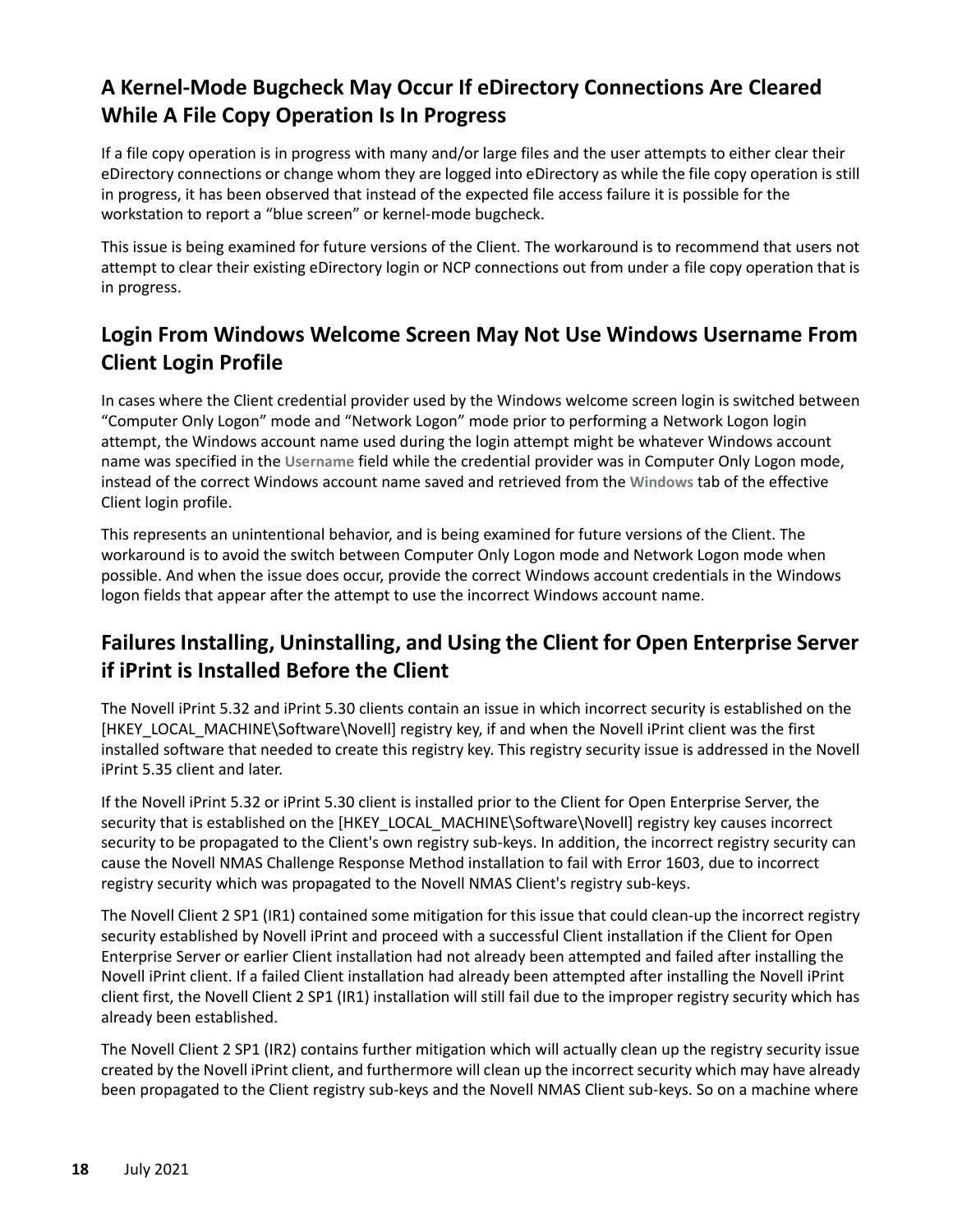the Novell iPrint 5.32 or iPrint 5.30 client was installed prior to the Client for Open Enterprise Server, but a Client installation has already subsequently failed, the primary corrective action to perform is to install Novell Client 2 SP1 (IR2) on top of the previously failed Client installation.

There is however one scenario under which even the Novell Client 2 SP1 (IR2) fix will be unable to detect and clean-up registry security problems which still exist due to the Novell iPrint client installation. This problem scenario occurs specifically when *all* of the following conditions are met:

- Novell iPrint 5.32 or iPrint 5.32 was installed before the first Client installation.
- \* Novell Client 2 SP1 or earlier was installed without NMAS, and with or without NICI.
- Same machine was then upgraded to Novell Client 2 SP1 (IR1); installed with or without NMAS, and with or without NICI.
- Same machine was then upgraded to Novell Client 2 SP1 (IR2); installed with or without NMAS, and with or without NICI.

In this specific sequence where the initial failed Client installation was performed after explicitly deselecting Novell NMAS from being installed with the Client, the subsequent mitigations for the Novell iPrint security issue performed by the Novell Client 2 SP1 (IR1) and Novell Client 2 SP1 (IR2) installations are unable to detect or correct that further clean-up of the Novell iPrint registry security permissions is still necessary.

The symptoms that occur when a machine is still in this broken state include a crash that occurs whenever the Client login dialog would have been presented. For example, when attempting to invoke the "Show Advanced Options" link on the Windows welcome screen, the Windows LogonUI.exe process can crash. When trying to invoke "OES Login" from the client tray menu in the Windows taskbar notification area (systray), the Client NWTRAY.EXE process can crash.

Unfortunately the incorrect permissions established on the registry by Novell iPrint client will also prevent successful un-installation from being performed after the machine is already in this state. This remaining scenario where the Novell iPrint registry permissions are not successfully cleaned up is being examined for additional mitigation in future versions of the Client.

#### <span id="page-18-0"></span>**eDirectory AutoAdminLogon Requires Windows AutoAdminLogon**

Establishing an eDirectory AutoAdminLogon configuration requires that a Windows AutoAdminLogon configuration is also established. Meaning at minimum an automatic Windows account logon will occur if only a Windows AutoAdminLogon is configured; or both an eDirectory account logon and a Windows account logon will occur if both eDirectory AutoAdminLogon and Windows AutoAdminLogon are configured. Any workstation where only an eDirectory AutoAdminLogon is configured will now have the AutoAdminLogon configuration ignored, instead of experiencing undefined results.

For more information on configuring a Windows AutoAdminLogon policy or both an eDirectory AutoAdminLogon and Windows AutoAdminLogon policy, see Section "[Enabling AutoAdminLogon"](https://www.microfocus.com/documentation/client-for-open-enterprise-server/sp6/pdfdoc/windows_client_admin/windows_client_admin.pdf#barbsml) of the *[Client](https://www.microfocus.com/documentation/client-for-open-enterprise-server/sp6/pdfdoc/windows_client_admin/windows_client_admin.pdf#H4rudg93)  [for Open Enterprise Server Administration Guide](https://www.microfocus.com/documentation/client-for-open-enterprise-server/sp6/pdfdoc/windows_client_admin/windows_client_admin.pdf#H4rudg93)*.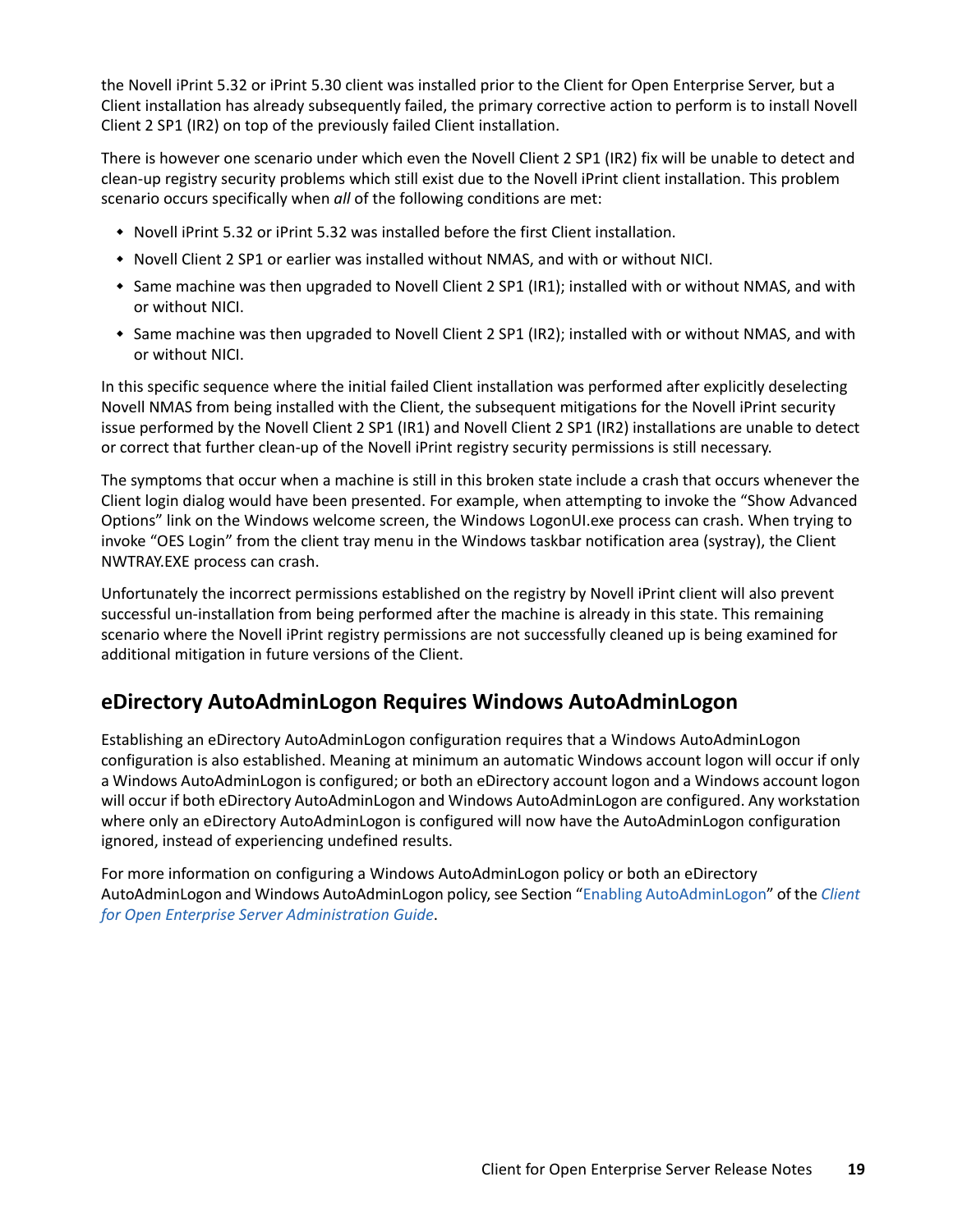### <span id="page-19-0"></span>**Client for Open Enterprise Server 802.1x Authentication Not Supported with Microsoft Server 2008 R2-based RADIUS Server**

The Client 802.1x Authentication integration does not succeed when Microsoft Server 2008 R2- based RADIUS service is being used for 802.1x authentication.

For more information, see [TID 7007679](http://www.novell.com/support/search.do?cmd=displayKC&docType=kc&externalId=7007679&sliceId=1&docTypeID=DT_TID_1_1&dialogID=132236725&stateId=0%200%20280054039) (http://www.novell.com/support/ search.do?cmd=displayKC&docType=kc&externalId=7007679&sliceId=1&docTypeID=DT\_TID\_1\_1&dialogID=1 32236725&stateId=0%200%20280054039) or bug 631640.

### <span id="page-19-1"></span>**Issues in Novell Client 2 SP4 for Windows (IR1) When Windows 7 or 8.1 is Upgraded to Latest Windows 10**

If you install the Novell Client 2 SP4 for Windows (IR1) on Windows 7 or 8.1 and then upgrade the Windows to latest Windows 10, the already installed Novell Client 2 SP4 for Windows (IR1) might not work properly. To avoid this issue, ensure that the Novell Client 2 SP4 for Windows (IR1) is newly installed on Windows 10.

This issue is being examined and will be fixed for future versions of the Client.

# **Unsupported Functionality**

### **Mapping RDN Paths**

Relative distinguished name paths are not supported for mapping network drives. For example \\tree\server\_volume.context. (note the trailing period) is not supported whereas \\tree\server\_volume.context (no trailing period) is.

# **Fixes Since the Last Release**

- Re-branded Novell Client for Windows by Novell to Client for Open Enterprise Server by Microfocus. (Bug 972327)
- Sending a broadcast message to multiple users might crash when displaying the results. (Bug 918222)
- Using an equal "=" sign or other delimiters in the user name field could cause login to fail. (Bug 905616)
- Unused portions of the application's read buffer could still be written to when reading less than 64KB. (Bug 956734)
- Directory space restriction drop-down selection of KB/MB/GB/TB is not visible in Windows 10. (Bug 977217)
- On 64-bit versions of Windows, 64-bit NICI is installed by default even if not selected for installation. (Bug 979875)
- On 64-bit versions of Windows, a 32-bit application accessing a DFS-involved path or eDirectory-based UNC can display a blue screen. (Bug 960769)
- When other products wrap the Credential Provider (such as ZENworks FDE), the "Novell Logon" option is shown even when set to "Off". (Bug 963238)
- Possible deadlock when handling an NCP oplock break notification while an application operation for the same file is in progress. (Bug 968514)
- "Sharing violation" and "insufficient rights" conditions were not handled in File Delete and File Caching scenarios. (Bug 966923)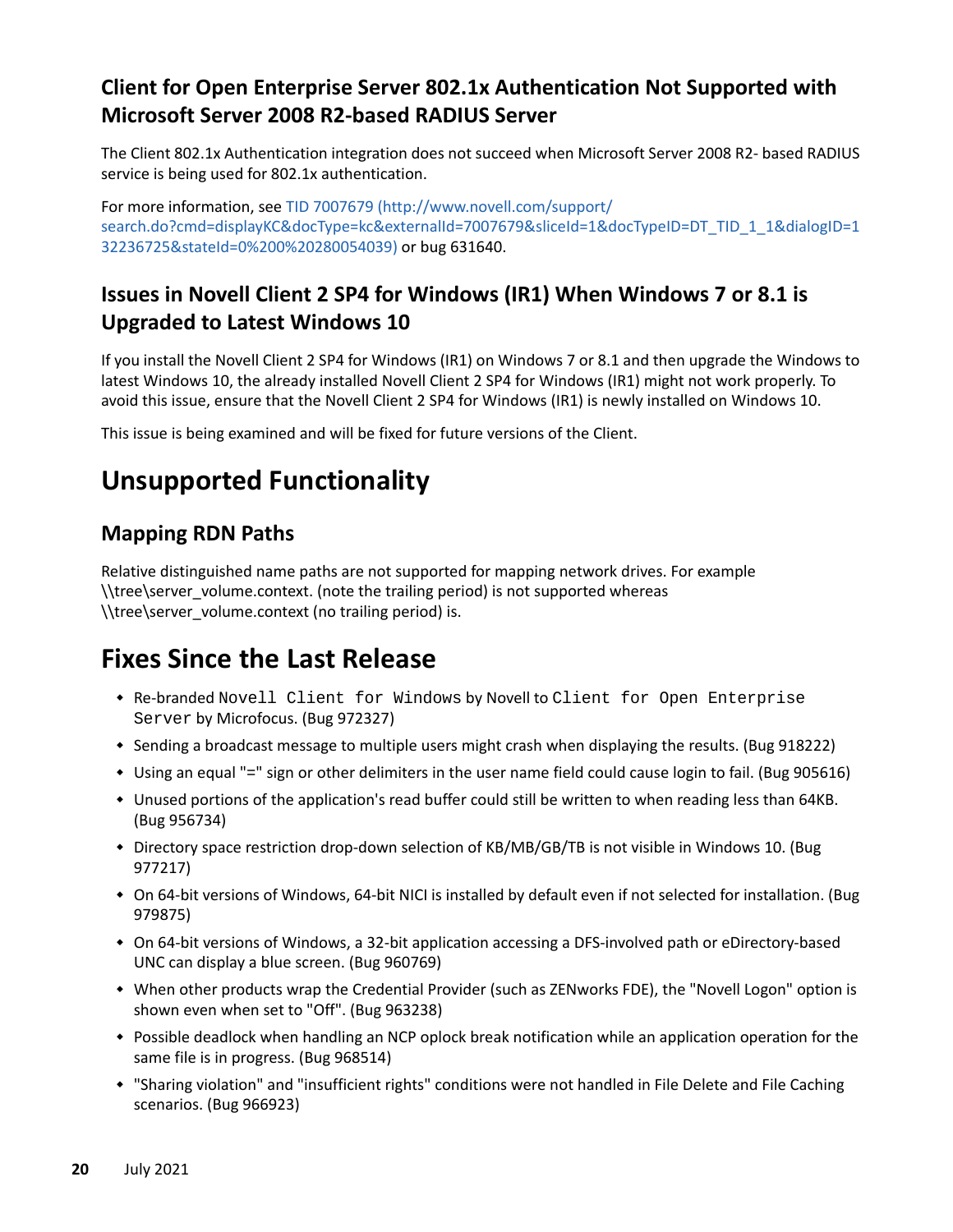- Error messages could be shown when changing the password failed due to complexity requirements. (Bug 968494)
- The login profile field and drop-down list can be empty after applying the Windows 10 KB3147458 update. (Bug 975344)
- Login scripts might fail to run when another network provider (such as non-Windows 10-compatible versions of iPrint) crashes. (Bug 950183)
- Messages related to password expiration were not worded correctly in French. (Bug 954638)
- \* NCIMAN might fail to read or write all settings depending on which Windows user is running NCIMAN. (Bug 875991)
- Ampersand "&" character in eDirectory object names could fail to display properly in the system tray menu and shell extension displays. (Bug 861787)
- Added optional support for synchronizing the Windows and eDirectory passwords during "Login with non-Novell Credential Provider". (Bug 934385)
- "Computer Only Logon If Not Connected" presented unexpected eDirectory logon when Windows failed to identify the connected network. (Bug 947790)

## **Documentation**

For information on installing, using, and administering the Client for Open Enterprise Server, see [https://](https://www.microfocus.com/documentation/client-for-open-enterprise-server/2-sp6/) [www.microfocus.com/documentation/client-for-open-enterprise-server/2-sp6/.](https://www.microfocus.com/documentation/client-for-open-enterprise-server/2-sp6/)

For information on Login Scripts, see the [Novell Login Scripts Guide](http://www.novell.com/documentation/linux_client/login/data/front.html) (http://www.novell.com/documentation/ linux\_client/login/data/front.html).

# **Legal Notices**

#### **© Copyright 2017 - 2021 Micro Focus or one of its affiliates.**

The only warranties for products and services of Micro Focus and its affiliates and licensors ("Micro Focus") are as may be set forth in the express warranty statements accompanying such products and services. Nothing herein should be construed as constituting an additional warranty. Micro Focus shall not be liable for technical or editorial errors or omissions contained herein. The information contained herein is subject to change without notice.

### **OpenSLP**

"OpenSLP" is copyrighted to Caldera systems. Micro Focus ships a modified version of OpenSLP for the Client for Open Enterprise Servers. Micro Focus supports the modified OpenSLP software shipped with the Client for Open Enterprise Server.

Copyright © 2000 Caldera Systems, Inc

All rights reserved.

Redistribution and use in source and binary forms, with or without modification, are permitted provided that the following conditions are met:

 Redistributions of source code must retain the above copyright notice, this list of conditions and the following disclaimer.